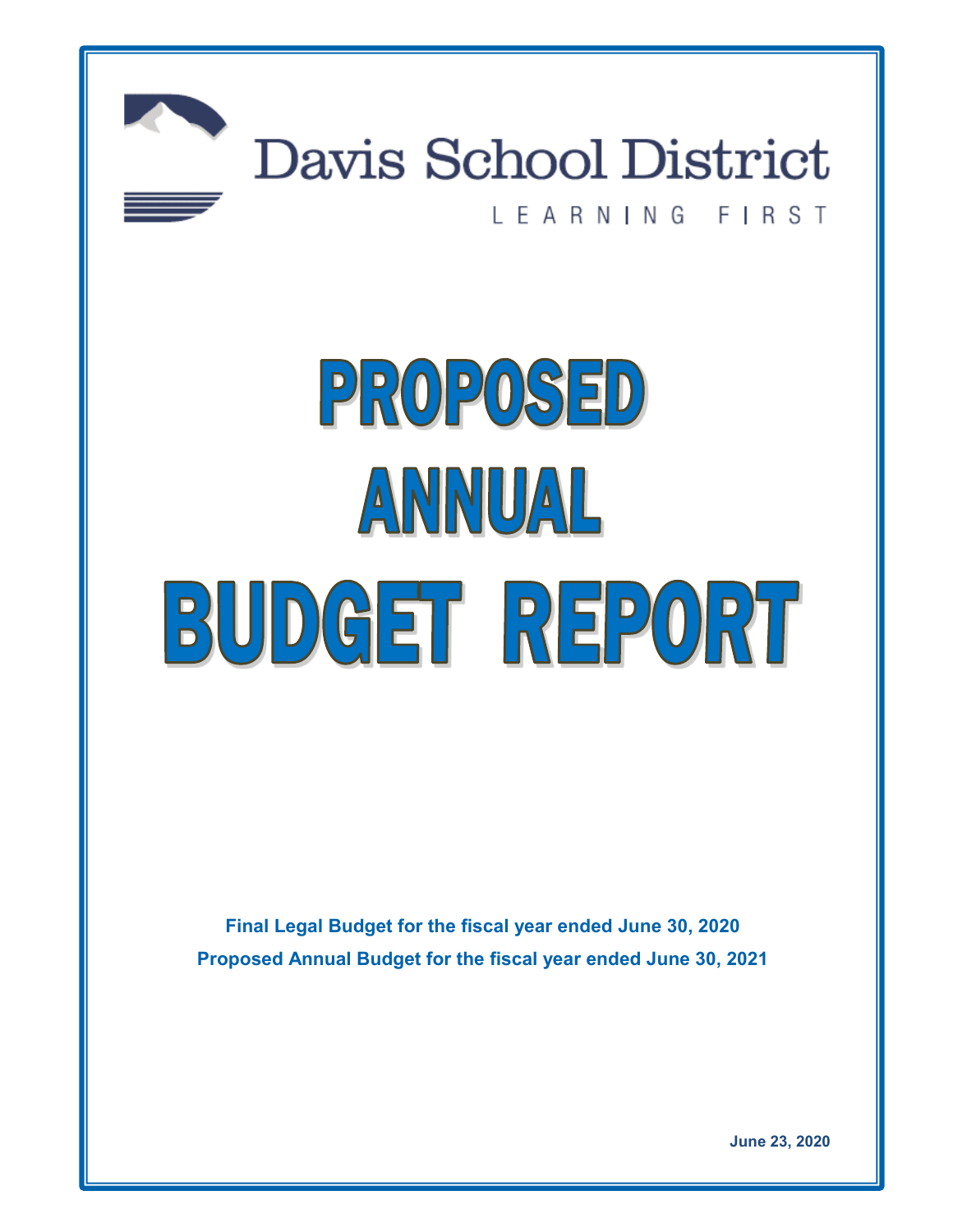For the Fiscal Year Ending June 30, 2021

# **GENERAL FUND - REVENUE**

|                                    | 2017-2018     | 2018-2019     | 2019-2020             | 2019-2020           | 2020-2021     | Change      | CHANGE IN      |
|------------------------------------|---------------|---------------|-----------------------|---------------------|---------------|-------------|----------------|
| <b>Account Category</b>            | <b>ACTUAL</b> | <b>ACTUAL</b> | <b>INITIAL BUDGET</b> | <b>FINAL BUDGET</b> | ANNUAL BUDGET | $\%$        | <b>DOLLARS</b> |
| 1000 - LOCAL REVENUE SOURCES:      |               |               |                       |                     |               |             |                |
| 1111 Basic Program Levy            | 37,368,862    | 42,249,491    | 44,899,488            | 44,800,000          | 44,800,000    | 0.00%       | 0              |
| 1112 Voted Leeway                  | 25,214,447    | 23,711,451    | 24,100,000            | 24,100,000          | 23,402,200    | $-2.90%$    | $-697,800$     |
| 1113 Board Local Levy              | 44,208,697    | 45,799,870    | 52,674,997            | 51,527,600          | 53,107,200    | 3.07%       | 1,579,600      |
| <b>TOTAL TAXES</b>                 | 106,792,006   | 111,760,812   | 121,674,485           | 120,427,600         | 121,309,400   | 0.73%       | 881,800        |
|                                    |               |               |                       |                     |               |             |                |
| 1310 Tuitions & Fees               | 2,818,390     | 2,993,597     | 3,094,164             | 2,010,000           | 2,010,000     | 0.00%       | $\mathbf 0$    |
| 1500 Earnings on Investments       | 2,137,243     | 3,895,894     | 2,856,000             | 2,545,600           | 2,545,600     | 0.00%       | $\mathbf 0$    |
| 1800 Community Serv Activities     | 193,575       | 113,819       | 112,200               | 197,500             | 197,500       | 0.00%       | $\pmb{0}$      |
| 1990 Other Misc Local Revenue      | 4,484,902     | 6,823,698     | 5,100,000             | 5,100,000           | 5,100,000     | 0.00%       | $\mathbf 0$    |
| 1999 Interfund Indirect Charges    | 1,749,320     | 1,546,814     | 1,411,500             | 1,411,500           | 1,411,500     | 0.00%       | $\Omega$       |
| TOTAL LOCAL REVENUE SOURCES        | \$118,175,436 | \$127,134,634 | \$134,248,349         | \$131,692,200       | \$132,574,000 | 0.67%       | \$881,800      |
|                                    |               |               |                       |                     |               |             |                |
| 3000 - REGULAR BASIC PROGRAM       |               |               |                       |                     |               |             |                |
| 3010 Regular School WPU, K-12      | 187,565,708   | 186,309,028   | 194,513,700           | 196,603,579         | 201,957,382   | 2.72%       | 5,353,803      |
| 3013 Foreign Exchange              |               | 105,245       | 123,620               | 123,620             | $\Omega$      | $-100.00\%$ | $-123,620$     |
| 3020 Professional Staff            | 21,348,524    | 21,787,943    | 22,780,846            | 22,778,891          | 23,230,160    | 1.98%       | 451,269        |
| SUBTOTAL - REG BASIC PROGRAM       | \$208,914,232 | \$208,202,216 | \$217,418,166         | \$219,506,090       | \$225,187,542 | 2.59%       | \$5,681,452    |
| 3000 - RESTRICTED BASIC PROGRAM    |               |               |                       |                     |               |             |                |
| 3105 Special Education Add-on      | 24,298,761    | 25,895,966    | 28,147,984            | 28,147,984          | 29,732,882    | 5.63%       | 1,584,898      |
| 3110 Special Ed Self-Contained     | 6,488,254     | 6,800,902     | 7,016,848             | 7,016,848           | 6,338,428     | $-9.67%$    | $-678,420$     |
| 3115 Special Ed Preschool          | 4,010,548     | 4,122,277     | 4,236,705             | 4,236,705           | 4,318,760     | 1.94%       | 82,055         |
| 3120 Ext Year Program-SMH          | 580,485       | 521,651       | 146,205               | 146,205             | 144,700       | $-1.03%$    | $-1,505$       |
| 3125 Special Ed Impact Aid         | 680,649       | 724,977       | 757,200               | 757,200             | 756,196       | $-0.13%$    | $-1,004$       |
| 3125 Special Ed Intensive Services | 254,461       | 457,149       | 457,149               | 458,000             | $\Omega$      | $-100.00\%$ | $-458,000$     |
| 3155 Career & Tech Add-on          | 9,052,807     | 9,204,593     | 9,463,914             | 10,953,403          | 11,068,495    | 1.05%       | 115,092        |
| 3230 Class-Size Red K-3            | 14,569,950    | 15,039,431    | 15,804,616            | 15,796,620          | 16,366,647    | 3.61%       | 570,027        |
| 3209 Adult High Sch Completion     | 1,095,804     | 1,019,343     | 1,080,417             | 1,089,742           | 1,128,423     | 3.55%       | 38,681         |
| 3211 Gifted & Talented             | 336,469       | 347,692       | 356,831               | 364,622             | 360,990       | $-1.00%$    | $-3,632$       |
| 3212 Advanced Placement            | 367,274       | 371,218       | 371,218               | 391,314             | 387,681       | $-0.93%$    | $-3,633$       |
| 3213 Concurrent Enrollment         | 701,613       | 718,826       | 718,826               | 792,589             | 886,907       | 11.90%      | 94,318         |
| 3612 International Baccalaureate   | 10,777        | 9,613         | 9,613                 | 9,613               | 9,613         | 0.00%       | $\Omega$       |
| 3220 At-Risk - Gang Prevention     | 65,201        | 66,991        | 66,096                | 78,218              | 78,218        | 0.00%       | $\mathbf 0$    |
| 3221 Youth-in-Custody              | 1,206,968     | 1,503,048     | 1,353,238             | 1,759,173           | 1,759,173     | 0.00%       | $\Omega$       |
| SUBTOTAL - RESTRICTED BASIC        | \$63,720,021  | \$66,803,677  | \$69,986,860          | \$71,998,233        | \$73,337,113  | 1.86%       | \$1,338,879    |
|                                    |               |               |                       |                     |               |             |                |
|                                    |               |               |                       |                     |               |             |                |
|                                    |               |               |                       |                     |               |             |                |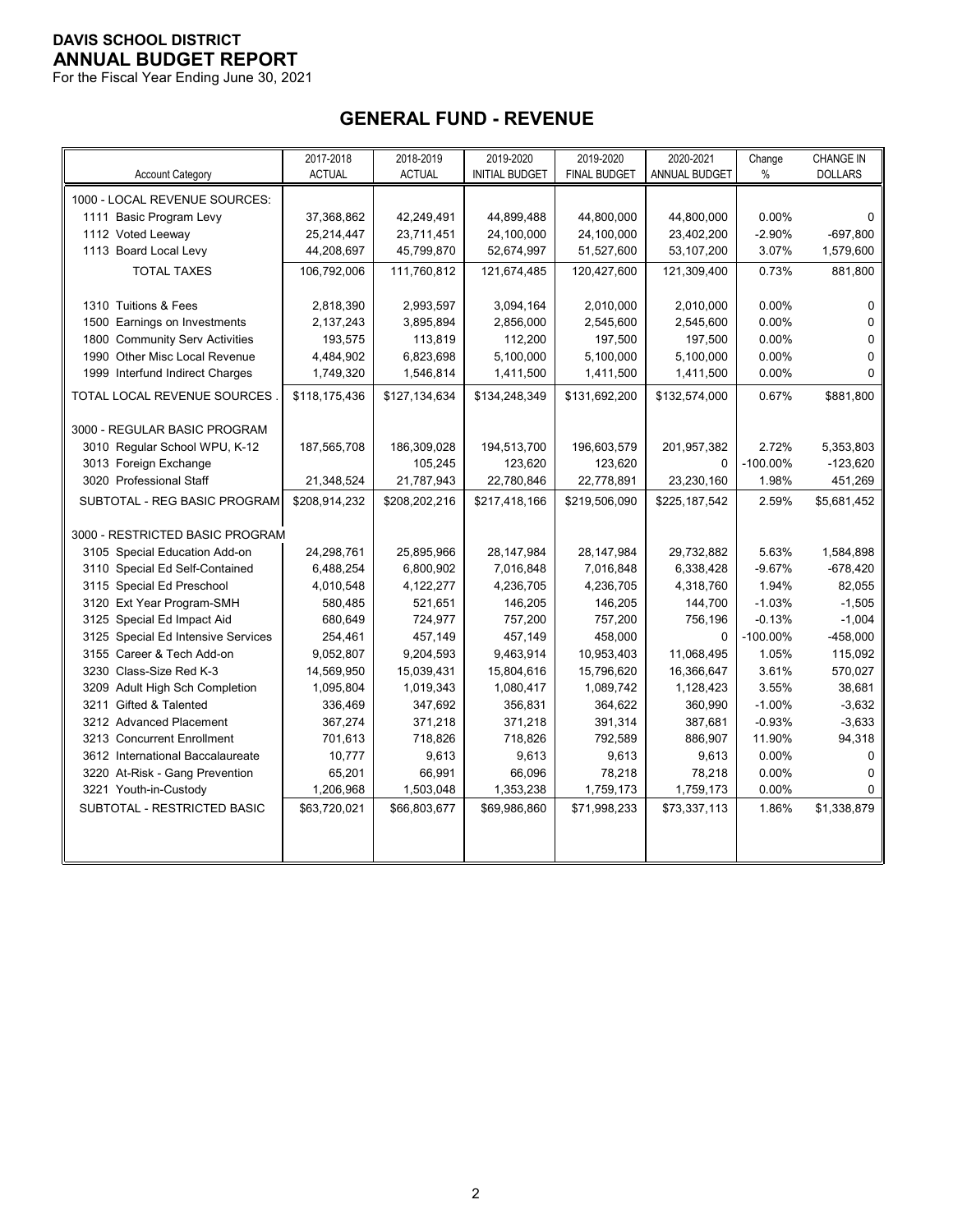For the Fiscal Year Ending June 30, 2021

# **GENERAL FUND - REVENUE** (continued)

|                                    | 2017-2018     | 2018-2019     | 2019-2020             | 2019-2020           | 2020-2021     | Change      | <b>CHANGE IN</b> |
|------------------------------------|---------------|---------------|-----------------------|---------------------|---------------|-------------|------------------|
| <b>Account Category</b>            | <b>ACTUAL</b> | <b>ACTUAL</b> | <b>INITIAL BUDGET</b> | <b>FINAL BUDGET</b> | ANNUAL BUDGET | $\%$        | <b>DOLLARS</b>   |
| 3000 - RELATED TO BASIC PROGRAM    |               |               |                       |                     |               |             |                  |
| 3410 Flexible Allocation WPU Dist  | 830,500       | 7,754,550     | 827,446               | 833,571             | $\Omega$      | $-100.00\%$ | $-833,571$       |
| 3415 Pupil Transp-To & From Schl   | 6,907,593     | 7,304,459     | 7,793,638             | 7,816,961           | 7,624,546     | $-2.46%$    | $-192,415$       |
| 3468 School Nurses                 | 106,995       | 100,536       | 100,536               | 104,330             | 104,330       | 0.00%       | 0                |
| 3478 Enhancement for At-Risk       | 1,915,480     | 2,367,181     | 2,759,066             | 2,765,018           | 2,831,315     | 2.40%       | 66,297           |
| 3520 Trust Lands                   | 6,511,086     | 7,498,636     | 8,327,660             | 8,327,660           | 8,920,668     | 7.12%       | 593,008          |
| 3521 Teacher & Student Success Act | 0             | 0             | 10,508,134            | 10,508,134          | 11,408,134    | 8.56%       | 900,000          |
| 3522 Student Health & Counseling   | 0             | 0             | 0                     | 1,483,894           | 1,483,894     | 0.00%       | O                |
| 3555 Voted Leeway                  | 34,884,182    | 36,791,903    | 32,874,446            | 33,479,889          | 36,122,165    | 7.89%       | 2,642,276        |
| 3560 Board Leeway                  | 5,672,397     | 6,864,640     | 16,542,421            | 8,785,872           | 9,295,069     | 5.80%       | 509,197          |
| 3635 Critical Languages            | 253,725       | 266,760       | 266,760               | 192,500             | 192,500       | 0.00%       | 0                |
| 3640 Extended Day Kindergarten     | 427,549       | 420,151       | 429,852               | 429,852             | 404,386       | $-5.92%$    | $-25,466$        |
| 3655 Digital Teaching and Learning | 919,114       | 2,138,453     | 2,029,328             | 1,999,975           | 1,999,975     | 0.00%       | $\Omega$         |
| 3700 Other State Revenue           | 219,258       | 699,991       | 755,054               | 217,652             | 217,703       | 0.02%       | 51               |
| 3700 STEM Center Grants            | 867,417       | 704,129       | 501,191               | 575,734             | 575,734       | 0.00%       | U                |
| 3710 Driver Education              | 659,233       | 676,930       | 605,000               | 676,900             | 676,900       | 0.00%       | 0                |
| 3799 Library Books and Resources   | 89,328        | 89,346        | 89,338                | 89,354              | 89,170        | $-0.21%$    | $-184$           |
| 3800 Supplement / Deferred Prog Re | 3,734,041     | 955,125       | 500,000               | 0                   | $\Omega$      | 0.00%       | 0                |
| 3800 Clean Bus - VW settlement     | 2,160,000     | 0             | 0                     | 0                   | 0             | 0.00%       | O                |
| 3800 TSSP - Teacher Sal Supplmt    | 696,743       | 1,817,982     | 705,500               | 1,818,000           | 1,818,000     | 0.00%       | O                |
| 3805 State Reading Achievement     | 1,349,079     | 1,311,835     | 1,282,915             | 1,310,082           | 1,255,518     | $-4.16%$    | $-54,564$        |
| 3851 Teacher Supplies & Materials  | 525,699       | 569,879       | 570,075               | 573,940             | 573,051       | $-0.15%$    | $-889$           |
| 3876 Educator Salary Adjustments   | 18,511,779    | 18,483,434    | 18,483,434            | 18,952,326          | 18,952,326    | 0.00%       | 0                |
| 3881 USTAR Centers                 | 583,000       | 583,000       | 583,000               | 583,000             | 0             | $-100.00\%$ | $-583,000$       |
| 3900 Early Intervention (State)    | 937,997       | 1,039,174     | 976,115               | 976,115             | 976,115       | 0.00%       | 0                |
| 3900 Revenue From Other Agencies   | 293,193       | 0             | 151,616               | 246,218             | 246,246       | 0.01%       | 28               |
| SUBTOTAL - RELATED TO BASIC        | 89,055,388    | 98,438,094    | 107,662,525           | 102,746,976         | 105,767,745   | 2.94%       | 3,020,769        |
| TOTAL REVENUE STATE SOURCES        | \$361,689,641 | \$373,443,987 | \$395,067,551         | \$394,251,300       | \$404,292,400 | 2.55%       | \$10,041,100     |
|                                    |               |               |                       |                     |               |             |                  |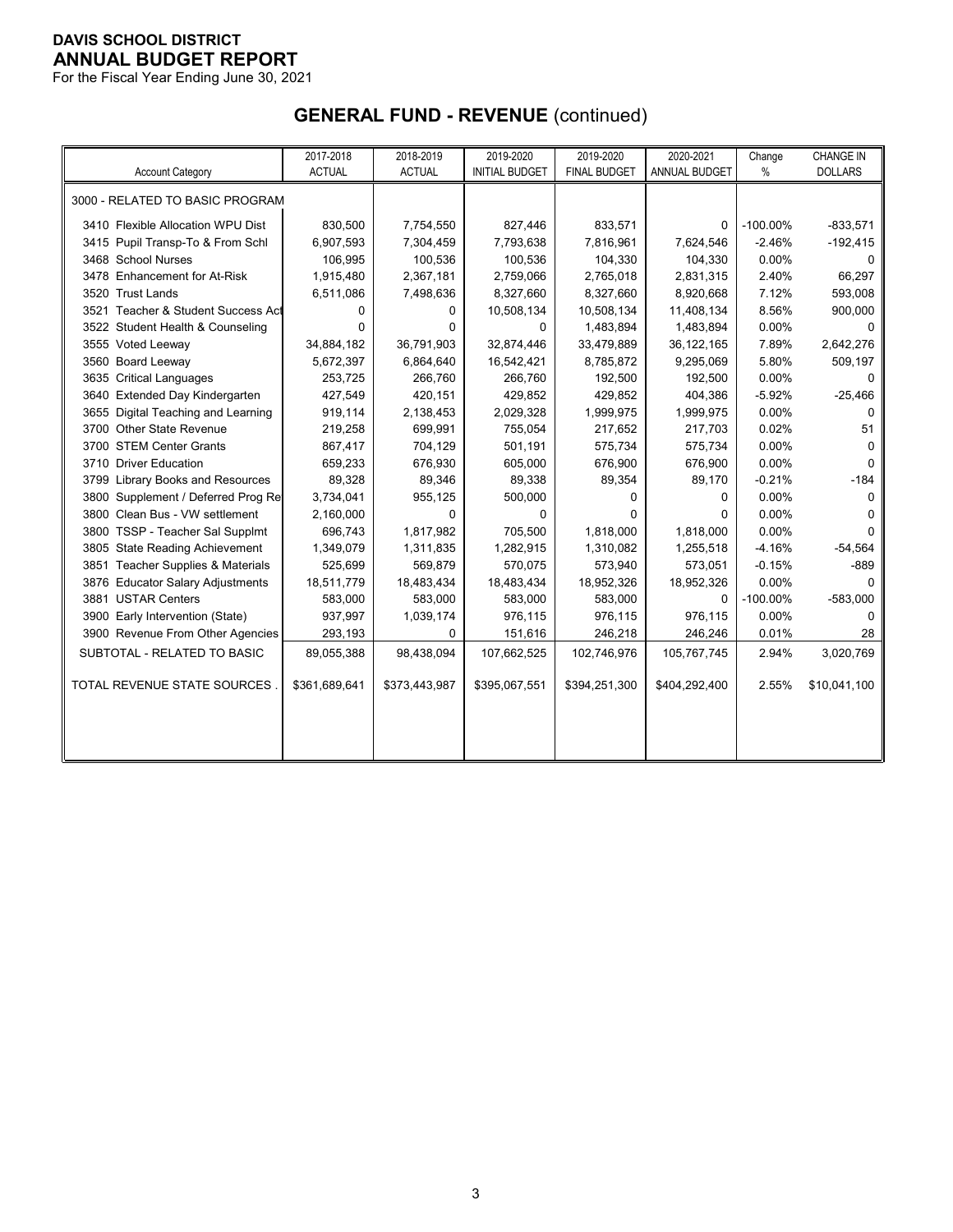For the Fiscal Year Ending June 30, 2021

# **GENERAL FUND - REVENUE** (continued)

|                                          | 2017-2018     | 2018-2019     | 2019-2020             | 2019-2020           | 2020-2021            | Change | <b>CHANGE IN</b> |
|------------------------------------------|---------------|---------------|-----------------------|---------------------|----------------------|--------|------------------|
| <b>Account Category</b>                  | <b>ACTUAL</b> | <b>ACTUAL</b> | <b>INITIAL BUDGET</b> | <b>FINAL BUDGET</b> | <b>ANNUAL BUDGET</b> | $\%$   | <b>DOLLARS</b>   |
| 4000 - REVENUE FEDERAL SOURCES:          |               |               |                       |                     |                      |        |                  |
|                                          |               |               |                       |                     |                      |        |                  |
| 4101 Title VIII - Impact Aid             | 536,446       | 702,696       | 702,695               | 702,700             | 702,700              | 0.00%  | 0                |
| 4300 ROTC Teacher Reimbursement          | 109,160       | 105,152       | 101,890               | 105,100             | 105,100              | 0.00%  | 0                |
| 4300 STEM Grants                         | 220,406       | 180,822       | 150,000               | 150,000             | 150,000              | 0.00%  | 0                |
| 4320 Headstart                           | 4,968,165     | 4,991,005     | 5.118.155             | 6,082,456           | 6,082,456            | 0.00%  | 0                |
| 4330 Title VII A - Indian Education      | 59,662        | 63,100        | 63,100                | 63,100              | 63,100               | 0.00%  | 0                |
| Title II A - Teacher Quality<br>4500     | 1,145,728     | 918,337       | 987,922               | 987,999             | 987,999              | 0.00%  | 0                |
| 4511 Title I Grants                      | 6,694,954     | 6,615,676     | 7,065,300             | 5,839,623           | 5,839,623            | 0.00%  | 0                |
| 4519 Title I C SC - Migrant              | 29,465        | 1,064         | 22,273                | 0                   | $\Omega$             | 0.00%  | 0                |
| 4522 IDEA Part B - Pre-Schl              | 304,090       | 303,152       | 303,137               | 311,258             | 311,258              | 0.00%  | 0                |
| 4524 IDEA Part B Special Ed Formula      | 10,660,951    | 10,890,050    | 10,872,473            | 10,876,004          | 10,876,004           | 0.00%  | 0                |
| 4530 CTE Federal Funds                   | 573.681       | 611,109       | 612,178               | 618.786             | 618.786              | 0.00%  | 0                |
| 4541 Title III SC - English Lang. Acq    | 209,507       | 198,036       | 211,851               | 211,800             | 211,800              | 0.00%  | 0                |
| 4580 Adult Basic Education               | 378,399       | 435,999       | 434,299               | 419,059             | 419,059              | 0.00%  | 0                |
| 4600 21st Century After School           | 171,897       | 371,004       | 272,269               | 476,445             | 476,445              | 0.00%  | 0                |
| 4600 Other Federal Rev (thru State)      | 175,357       | 733,435       | 330,311               | 37,415              | 37,415               | 0.00%  | U                |
| Early Intervention (Federal)<br>4600     | 419,985       | 443,177       | 418,335               | 418,300             | 418,300              | 0.00%  | 0                |
| 4700 Americorps                          | 120,305       | 107,360       | 120,305               | 120,300             | 120,300              | 0.00%  | 0                |
| <b>Workforce Services Grants</b><br>4700 | 1,839,304     | 565,394       | 1,430,512             | 500,000             | 500,000              | 0.00%  | 0                |
| 4700 Other Federal Revenue               | 753,461       | 508,547       | 374,795               | 773,008             | 773,008              | 0.00%  | 0                |
| 4800 TSI English Learners                | 0             | 0             | O                     | 143,539             | 143,539              | 0.00%  | 0                |
| Title IV - Student Support<br>4800       | 0             | 0             | $\Omega$              | 450,908             | 450,908              | 0.00%  | 0                |
| Medicaid Admin Outreach<br>4901          | 221,911       | 776,483       | 330,000               | 330,000             | 330,000              | 0.00%  | 0                |
| 4940 Medicaid Fee for Service            | 2,449,312     | 1,557,519     | 1,300,000             | 1,300,000           | 1,300,000            | 0.00%  | 0                |
| <b>TOTAL REVENUE FEDERAL SOURCE:</b>     | \$32,042,146  | \$31,079,117  | \$31,221,800          | \$30,917,800        | \$30,917,800         | 0.00%  | 0                |
| 5200 Interfund Transfer                  | 0             | 0             | 0                     | $\Omega$            | $\Omega$             | 0.00%  | 0                |
| 5800 Use of Fund Balance                 | $\Omega$      | $\Omega$      | $\Omega$              | $\Omega$            | 0                    | 0.00%  | $\Omega$         |
|                                          |               |               |                       |                     |                      |        |                  |
| <b>GRAND TOTAL REVENUE - GENERAL</b>     | \$511.907.223 | \$531,657,738 | \$560,537,700         | \$556,861,300       | \$567,784,200        | 1.96%  | \$10,922,901     |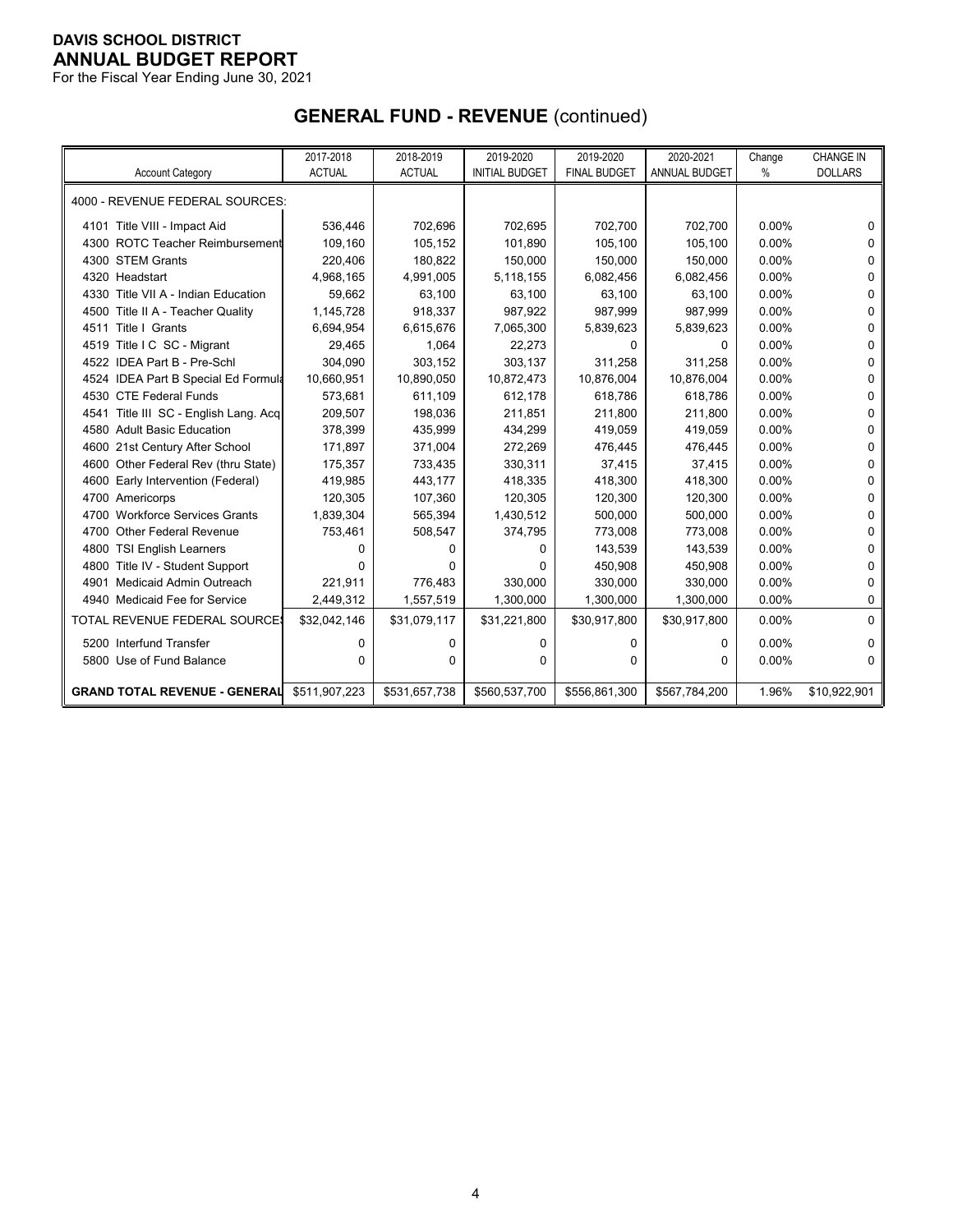For the Fiscal Year Ending June 30, 2021

# **GENERAL FUND - EXPENDITURE SUMMARY BY OBJECT**

|     |                                | 2017-2018     | 2018-2019     | 2019-2020             | 2019-2020           | 2020-2021     | Change    | <b>CHANGE IN</b> |
|-----|--------------------------------|---------------|---------------|-----------------------|---------------------|---------------|-----------|------------------|
|     | <b>Account Category</b>        | <b>ACTUAL</b> | <b>ACTUAL</b> | <b>INITIAL BUDGET</b> | <b>FINAL BUDGET</b> | ANNUAL BUDGET | %         | <b>DOLLARS</b>   |
| 100 | <b>Salaries</b>                | 298,044,481   | 311,941,969   | 337,321,400           | 334,149,700         | 346,432,000   | 3.68%     | 12,282,300       |
| 210 | Retirement                     | 60,125,892    | 62,138,748    | 67,025,300            | 65,564,400          | 67,924,700    | 3.60%     | 2,360,300        |
| 220 | Social Security                | 21,138,823    | 22,320,694    | 24,310,800            | 23,807,800          | 24,664,800    | 3.60%     | 857,000          |
| 240 | Health Insurance               | 58,655,606    | 63,377,195    | 65,510,000            | 66,401,700          | 68,725,900    | 3.50%     | 2,324,200        |
| 270 | Industrial Insurance           | 673,676       | 684,441       | 763,600               | 976,300             | 976,300       | $0.00\%$  |                  |
| 280 | <b>Other Benefits</b>          | 185,759       | 99,425        | 34,600                | 154,300             | 154,300       | $0.00\%$  | 0                |
|     | <b>TOTAL BENEFITS</b>          | 140,779,756   | 148,620,503   | 157,644,300           | 156,904,500         | 162,446,000   | 3.53%     | 5,541,500        |
| 300 | <b>Professional Services</b>   | 4,120,245     | 4,196,319     | 4,024,000             | 4,824,500           | 4,824,500     | 0.00%     |                  |
| 400 | Repair / Rental of Equipment   | 2,000,674     | 2,315,459     | 2,198,200             | 2,554,200           | 2,554,200     | $0.00\%$  |                  |
| 500 | Misc. Purchased Services       | 4,840,489     | 5,354,095     | 5,688,500             | 5,856,700           | 5,856,700     | $0.00\%$  |                  |
|     | TOTAL PURCHASED SERV.          | 10,961,408    | 11,865,873    | 11,910,700            | 13,235,400          | 13,235,400    | 0.00%     | 0                |
| 600 | Supplies & Materials           | 36,480,457    | 45,466,699    | 45,324,200            | 49,795,900          | 44,595,900    | $-10.44%$ | $-5,200,000$     |
| 700 | Equipment                      | 14,956,396    | 3,352,821     | 8,029,700             | 2,462,900           | 762,000       | $-69.06%$ | $-1,700,900$     |
| 800 | Fees & Misc. Expenses          | -188,963      | 369,227       | 307,400               | 312,900             | 312,900       | $0.00\%$  |                  |
|     | <b>TOTAL EXPENDITURES</b>      | \$501,033,535 | \$521,617,092 | \$560,537,700         | \$556,861,300       | \$567,784,200 | 1.96%     | \$10,922,900     |
|     | Increase to Fund Balance       | 0             | <sup>0</sup>  | <sup>0</sup>          | 0                   | 0             | $0.00\%$  | n                |
|     | TOTAL EXPENDITURES & OTHER USE | 501,033,535   | 521,617,092   | 560,537,700           | 556,861,300         | 567,784,200   | 1.96%     | 10,922,900       |

# **GENERAL FUND - EXPENDITURE SUMMARY BY FUNCTION**

|                                 | 2017-2018<br><b>ACTUAL</b> | 2018-2019<br><b>ACTUAL</b> | 2019-2020<br><b>INITIAL BUDGET</b> | 2019-2020<br><b>FINAL BUDGET</b> | 2020-2021<br>ANNUAL BUDGET | Change   | <b>CHANGE IN</b><br><b>DOLLARS</b> |
|---------------------------------|----------------------------|----------------------------|------------------------------------|----------------------------------|----------------------------|----------|------------------------------------|
| <b>Account Category</b>         |                            |                            |                                    |                                  |                            | %        |                                    |
| 1000 - INSTRUCTION              | 336,237,490                | 352,816,908                | 382,649,300                        | 377,576,600                      | 384,788,800                | 1.91%    | 7,212,200                          |
| 2100 - STUDENT SUPPORT SERVICES | 17,708,229                 | 19,104,242                 | 21,236,600                         | 21,163,400                       | 21,918,300                 | 3.57%    | 754,900                            |
| 2200 - INSTRUCTIONAL SUPPORT    | 22,001,747                 | 23,027,859                 | 24,298,900                         | 25,236,100                       | 26,059,300                 | 3.26%    | 823,200                            |
| 2300 - GENERAL ADMINISTRATION   | 2,711,466                  | 3,067,813                  | 3,114,300                          | 3,495,500                        | 3,564,300                  | 1.97%    | 68,800                             |
| 2400 - SCHOOL ADMINISTRATION    | 37,375,321                 | 40,201,664                 | 43,311,400                         | 43,449,300                       | 45,005,400                 | 3.58%    | 1,556,100                          |
| 2500 - CENTRAL                  | 16,935,865                 | 17,108,743                 | 18,345,800                         | 18,602,800                       | 19,202,300                 | 3.22%    | 599,500                            |
| 2600 - OPERATIONS & MAINTENANCE | 51,134,507                 | 53,118,262                 | 53,682,100                         | 53,109,800                       | 54,355,900                 | 2.35%    | 1,246,100                          |
| 2700 - STUDENT TRANSPORTATION   | 16,928,910                 | 13,171,601                 | 13,899,300                         | 14,227,800                       | 12,889,900                 | $-9.40%$ | $-1,337,900$                       |
| 3300 - COMMUNITY SERVICES       |                            |                            |                                    |                                  | 0                          | $0.00\%$ |                                    |
| <b>TOTAL EXPENDITURES</b>       | 501,033,535                | 521,617,092                | 560,537,700                        | 556,861,300                      | 567,784,200                | 1.96%    | 10,922,900                         |
| Increase to Fund Balance        |                            |                            |                                    |                                  | 0                          |          |                                    |
| TOTAL EXPENDITURES & OTHER USI  | 501,033,535                | 521,617,092                | 560.537.700                        | 556.861.300                      | 567.784.200                | 1.96%    | 10,922,900                         |

# **GENERAL FUND - REVENUE SUMMARY BY SOURCE**

| <b>Account Category</b>                                                                                                            | 2017-2018<br><b>ACTUAL</b>                             | 2018-2019<br><b>ACTUAL</b>                             | 2019-2020<br><b>INITIAL BUDGET</b>                     | 2019-2020<br><b>FINAL BUDGET</b>                       | 2020-2021<br>ANNUAL BUDGET                                  | Change<br>%                                        | <b>CHANGE IN</b><br><b>DOLLARS</b>       |
|------------------------------------------------------------------------------------------------------------------------------------|--------------------------------------------------------|--------------------------------------------------------|--------------------------------------------------------|--------------------------------------------------------|-------------------------------------------------------------|----------------------------------------------------|------------------------------------------|
| 1000 - TAX REVENUE<br>1900 - OTHER LOCAL REVENUE<br>3000 - STATE REVENUE<br>4000 - FEDERAL REVENUE<br>5000 - OTHER REVENUE SOURCES | 106,792,006<br>11,383,430<br>361,689,641<br>32.042.146 | 111,760,812<br>15,373,822<br>373,443,987<br>31.079.117 | 121,674,485<br>12,573,864<br>395,067,551<br>31.221.800 | 120.427.600<br>11.264.600<br>394.251.300<br>30,917,800 | 121,309,400<br>11.264.600<br>404.292.400<br>30.917.800<br>0 | 0.73%<br>$0.00\%$<br>2.55%<br>$0.00\%$<br>$0.00\%$ | 881,800<br>0  <br>10,041,100<br>0  <br>0 |
| <b>GRAND TOTAL - GENERAL FUND</b>                                                                                                  | \$511,907,223                                          | \$531,657,738                                          | \$560,537,700                                          | \$556,861,300                                          | \$567,784,200                                               | 1.96%                                              | \$10,922,901                             |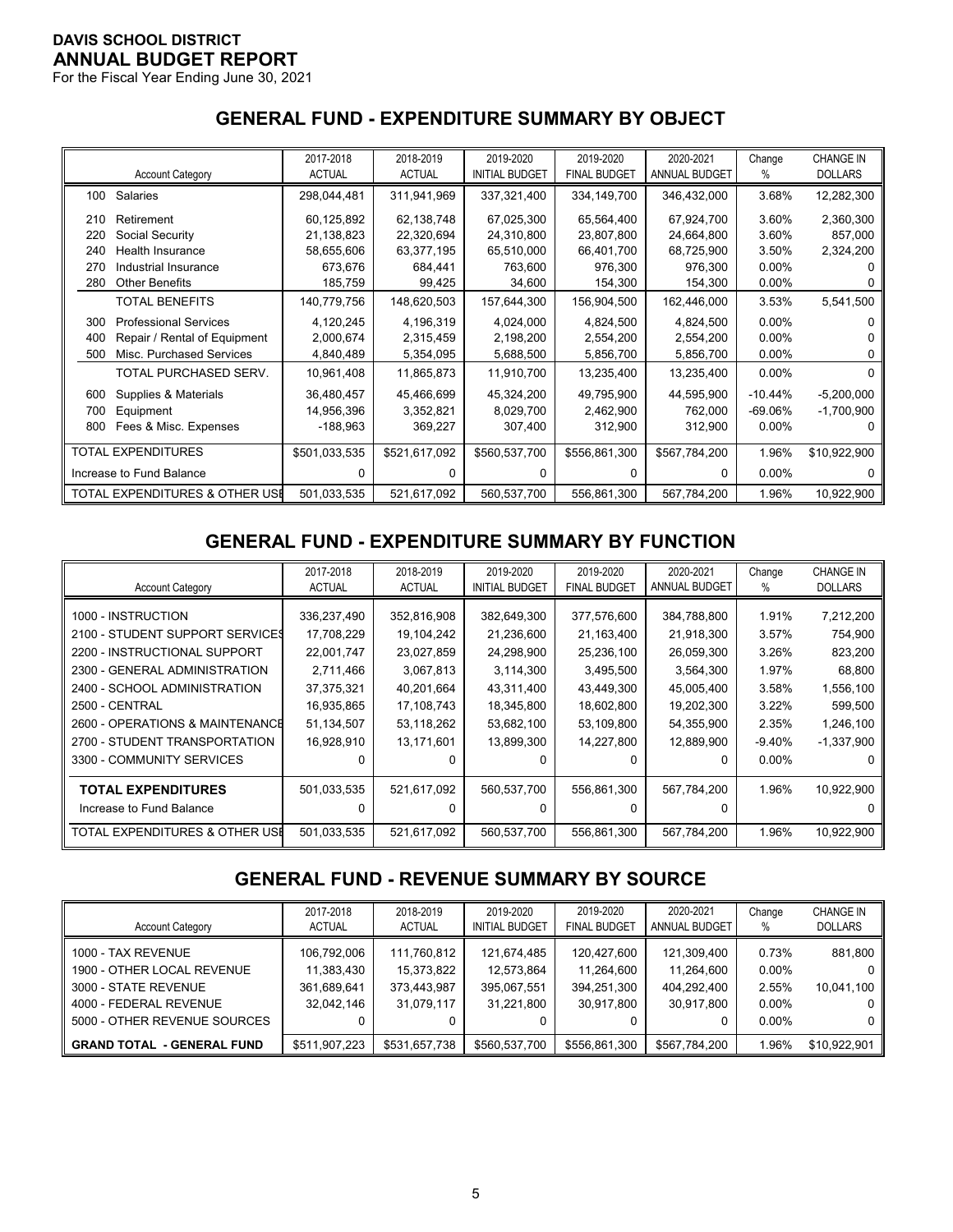For the Fiscal Year Ending June 30, 2021

# **GENERAL FUND - EXPENDITURES**

|     |                                 | 2017-2018     | 2018-2019     | 2019-2020             | 2019-2020           | 2020-2021     | Change    | <b>CHANGE IN</b> |
|-----|---------------------------------|---------------|---------------|-----------------------|---------------------|---------------|-----------|------------------|
|     | <b>Account Category</b>         | <b>ACTUAL</b> | <b>ACTUAL</b> | <b>INITIAL BUDGET</b> | <b>FINAL BUDGET</b> | ANNUAL BUDGET | %         | <b>DOLLARS</b>   |
|     | 1000 - INSTRUCTION              |               |               |                       |                     |               |           |                  |
|     | 131 Sal-Teachers                | 181,667,553   | 189, 141, 002 | 204,637,200           | 202,010,400         | 209,547,300   | 3.73%     | 7,536,900        |
|     | 132 Sal-Substitutes             | 2,867,279     | 3,056,789     | 3,176,400             | 3,100,000           | 3,100,000     | 0.00%     | 0                |
|     | 160 Sal-Teacher Assistants      | 23,807,979    | 24,597,528    | 26,310,100            | 27,300,100          | 28,282,900    | 3.60%     | 982,800          |
|     | <b>TOTAL SALARIES</b>           | 208,342,811   | 216,795,319   | 234,123,700           | 232,410,500         | 240,930,200   | 3.67%     | 8,519,700        |
| 210 | Retirement                      | 41,884,810    | 42,948,108    | 46,312,900            | 45,212,900          | 46,840,600    | 3.60%     | 1,627,700        |
| 220 | Social Security                 | 14,836,351    | 15,632,345    | 16,987,100            | 16,604,100          | 17,201,800    | 3.60%     | 597,700          |
| 240 | Insurance                       | 41,108,302    | 45,439,039    | 46,930,700            | 47,630,700          | 49,297,800    | 3.50%     | 1,667,100        |
| 270 | <b>Workers Compensation</b>     | 673,676       | 684,441       | 763,600               | 976,300             | 976,300       | 0.00%     | 0                |
| 280 | Unemployment Ins                | 66,338        | 28,738        | 31,600                | 30,000              | 30,000        | 0.00%     | 0                |
|     | <b>TOTAL BENEFITS</b>           | 98,569,477    | 104,732,671   | 111,025,900           | 110,454,000         | 114,346,500   | 3.52%     | 3,892,500        |
| 300 | <b>Professional Services</b>    | 3,307,073     | 3,364,819     | 3,226,900             | 3,505,800           | 3,505,800     | 0.00%     | 0                |
| 400 | Repair/Rental of Equip          | 164,833       | 251,006       | 220,400               | 236,200             | 236,200       | 0.00%     | 0                |
| 500 | Misc. Purchased Services        | 282,287       | 810,922       | 458,500               | 661,200             | 661,200       | 0.00%     | 0                |
|     | TOTAL PURCHASED SERV.           | 3,754,193     | 4,426,747     | 3,905,800             | 4,403,200           | 4,403,200     | 0.00%     | 0                |
|     |                                 |               |               |                       |                     |               |           |                  |
|     | 610 Supplies                    | 8,254,515     | 11,689,403    | 11,132,000            | 12,922,700          | 12,922,700    | 0.00%     | 0                |
| 641 | Textbooks                       | 2,355,452     | 2,821,807     | 4,634,100             | 2,891,200           | 2,891,200     | 0.00%     | 0                |
| 650 | Instructional Technology        | 9,216,829     | 9,332,315     | 11,012,100            | 11,050,000          | 5,850,000     | -47.06%   | $-5,200,000$     |
| 680 | <b>Other Material</b>           | 486,718       | 632,283       | 581,000               | 2,625,600           | 2,625,600     | 0.00%     | 0                |
|     | <b>TOTAL SUPPLIES</b>           | 20,313,514    | 24,475,808    | 27,359,200            | 29,489,500          | 24,289,500    | $-17.63%$ | $-5,200,000$     |
| 700 | Equipment                       | 5,257,495     | 2,111,243     | 5,934,700             | 641,700             | 641,700       | 0.00%     | 0                |
| 800 | Other                           | 0             | 275,120       | 300,000               | 177,700             | 177,700       | 0.00%     | 0                |
|     | TOTAL INSTRUCTION               | 336,237,490   | 352,816,908   | 382,649,300           | 377,576,600         | 384,788,800   | 1.91%     | 7,212,200        |
|     | 2100 - STUDENT SUPPORT SERVICES |               |               |                       |                     |               |           |                  |
| 141 | Sal-Social Work                 | 676,737       | 975,429       | 1,019,800             | 1,350,500           | 1,399,100     | 3.60%     | 48,600           |
|     | 142 Sal-Guidance                | 8,062,723     | 8,567,029     | 9,739,900             | 9,560,500           | 9,904,700     | 3.60%     | 344,200          |
| 143 | Sal-Nurses                      | 770,460       | 862,424       | 1,016,500             | 1,055,800           | 1,093,800     | 3.60%     | 38,000           |
| 144 | Sal-Psychologists               | 2,323,280     | 2,413,242     | 2,595,700             | 2,275,000           | 2,356,900     | 3.60%     | 81,900           |
|     | 152 Sal-Clerical                | 86,555        | 96,480        | 106,300               | 95,000              | 98,400        | 3.58%     | 3,400            |
|     | <b>TOTAL SALARIES</b>           | 11,919,755    | 12,914,604    | 14,478,200            | 14,336,800          | 14,852,900    | 3.60%     | 516,100          |
| 210 | Retirement                      | 2,583,758     | 2,765,660     | 3,092,000             | 3,090,200           | 3,201,400     | 3.60%     | 111,200          |
| 220 | Social Security                 | 866,010       | 937,420       | 1,075,700             | 1,040,500           | 1,078,000     | 3.60%     | 37,500           |
|     | 240 Insurance                   | 2,235,663     | 2,392,422     | 2,491,800             | 2,572,900           | 2,663,000     | 3.50%     | 90,100           |
|     | TOTAL BENEFITS                  | 5,685,431     | 6,095,502     | 6,659,500             | 6,703,600           | 6,942,400     | 3.56%     | 238,800          |
| 300 | <b>Professional Services</b>    | $\mathbf 0$   | 0             | 0                     | 0                   | 0             | 0.00%     | 0                |
| 500 | Misc. Purchased Services        | 43,661        | 46,581        | 47,200                | 60,500              | 60,500        | 0.00%     | 0                |
|     | TOTAL PURCHASED SERV.           | 43,661        | 46,581        | 47,200                | 60,500              | 60,500        | 0.00%     | $\Omega$         |
|     | 600 Supplies                    | 41,195        | 45,833        | 51,700                | 62,500              | 62,500        | $0.00\%$  | 0                |
|     | 700 Equipment                   | 18,187        | 1,722         | 0                     | 0                   | 0             | 0.00%     | 0                |
|     | TOTAL STUDENT SUPPORT SERVICE   | 17,708,229    | 19,104,242    | 21,236,600            | 21,163,400          | 21,918,300    | 3.57%     | 754,900          |
|     |                                 |               |               |                       |                     |               |           |                  |
|     |                                 |               |               |                       |                     |               |           |                  |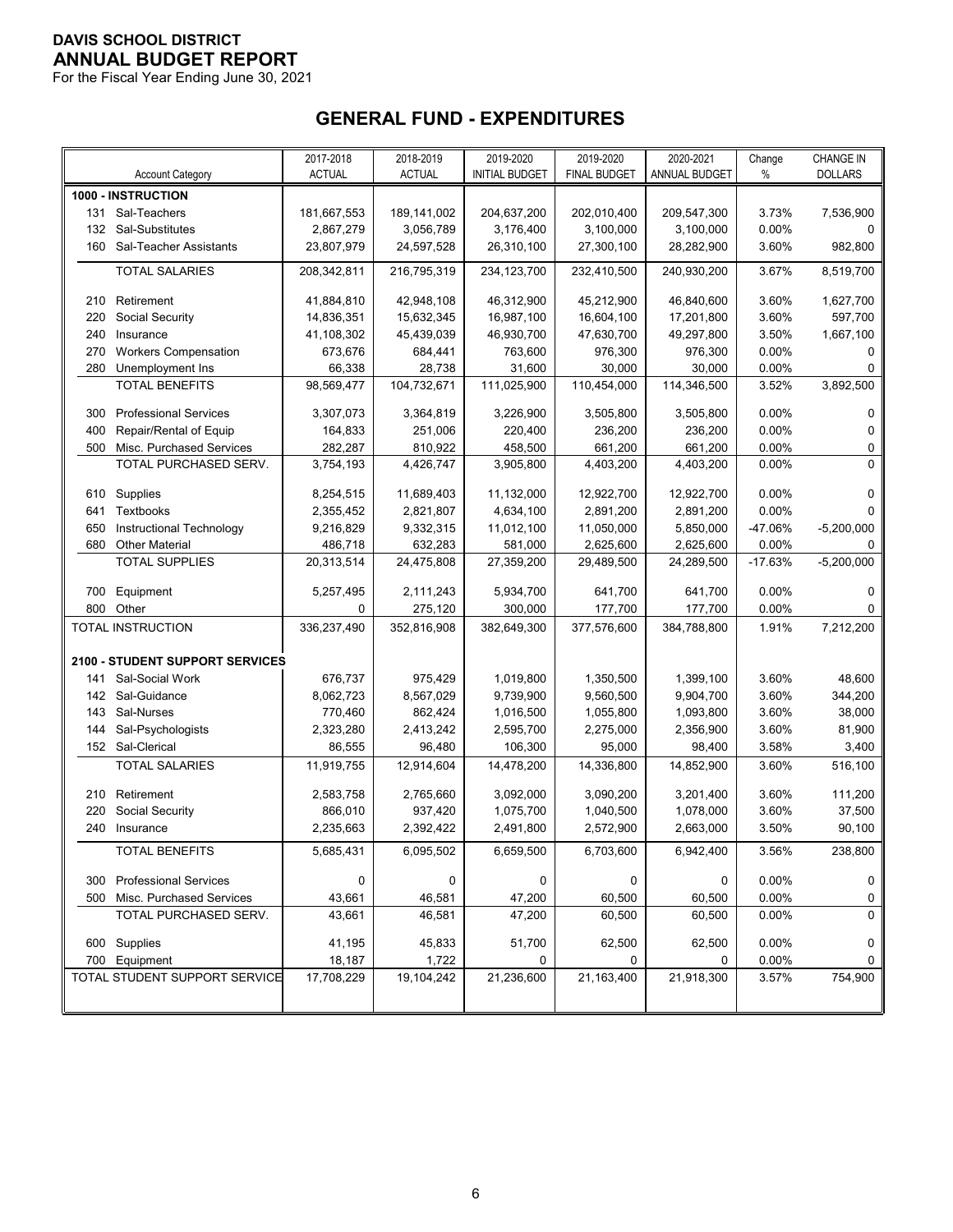For the Fiscal Year Ending June 30, 2021

|     |                                           | 2017-2018     | 2018-2019     | 2019-2020             | 2019-2020           | 2020-2021     | Change | <b>CHANGE IN</b> |
|-----|-------------------------------------------|---------------|---------------|-----------------------|---------------------|---------------|--------|------------------|
|     | <b>Account Category</b>                   | <b>ACTUAL</b> | <b>ACTUAL</b> | <b>INITIAL BUDGET</b> | <b>FINAL BUDGET</b> | ANNUAL BUDGET | %      | <b>DOLLARS</b>   |
|     | 2200 - INSTRUCTIONAL STAFF SUPPORT        |               |               |                       |                     |               |        |                  |
|     | 115 Sal-Supervisors                       | 5,113,664     | 5,481,950     | 5,896,500             | 5,600,500           | 5,802,100     | 3.60%  | 201,600          |
| 145 | Sal-Media Certificated                    | 1,591,942     | 1,698,102     | 1,809,300             | 1,900,600           | 1,969,000     | 3.60%  | 68,400           |
| 152 | Sal-Clerical                              | 2,061,464     | 2,122,271     | 2,257,900             | 2,400,500           | 2,486,900     | 3.60%  | 86,400           |
| 162 | Sal-Media Aides                           | 1,567,033     | 1,584,652     | 1,687,400             | 1,700,800           | 1,762,000     | 3.60%  | 61,200           |
| 184 | School Technology Spec.                   | 3,145,424     | 3,563,332     | 3,795,900             | 3,905,200           | 4,045,800     | 3.60%  | 140,600          |
|     | <b>TOTAL SALARIES</b>                     | 13,479,527    | 14,450,307    | 15,447,000            | 15,507,600          | 16,065,800    | 3.60%  | 558,200          |
|     |                                           |               |               |                       |                     |               |        |                  |
| 210 | Retirement                                | 2,982,969     | 3,177,874     | 3,362,800             | 3,300,500           | 3,419,300     | 3.60%  | 118,800          |
| 220 | Social Security                           | 948,567       | 1,011,730     | 1,077,900             | 1,100,900           | 1,140,500     | 3.60%  | 39,600           |
| 240 | Insurance                                 | 2,875,708     | 2,883,696     | 2,954,800             | 3,045,900           | 3,152,500     | 3.50%  | 106,600          |
| 290 | <b>Other Benefits</b>                     | 0             | 0             | 0                     | 0                   | 0             | 0.00%  | 0                |
|     | <b>TOTAL BENEFITS</b>                     | 6,807,244     | 7,073,300     | 7,395,500             | 7,447,300           | 7,712,300     | 3.56%  | 265,000          |
|     |                                           |               |               |                       |                     |               |        |                  |
| 300 | <b>Professional Services</b>              | 132,897       | 39,111        | 74,200                | 267,400             | 267,400       | 0.00%  | 0                |
| 400 | Repair/Rental of Equipment                | 6,075         | $\mathbf 0$   | $\Omega$              | 0                   | 0             | 0.00%  | 0                |
| 500 | Misc. Purchased Services                  | 373,604       | 310,269       | 405,400               | 455,900             | 455,900       | 0.00%  | 0                |
|     | TOTAL PURCHASED SERV.                     | 512,576       | 349,380       | 479,600               | 723,300             | 723,300       | 0.00%  | 0                |
|     |                                           |               |               |                       |                     |               |        |                  |
| 610 | Supplies                                  | 881,138       | 748,668       | 724,100               | 1,152,900           | 1,152,900     | 0.00%  | 0                |
| 644 | <b>Library Books</b>                      | 232,750       | 361,647       | 250,000               | 365,000             | 365,000       | 0.00%  | 0                |
| 660 | Audio / Visual Material                   | 8,715         | 40,179        | 2,700                 | 40,000              | 40,000        | 0.00%  | 0                |
| 700 | Equipment                                 | 79,797        | 4,378         | 0                     | 0                   | 0             | 0.00%  | 0                |
|     | TOTAL INSTRUCTIONAL STAFF SUPP            | 22,001,747    | 23,027,859    | 24,298,900            | 25,236,100          | 26,059,300    | 3.26%  | 823,200          |
|     |                                           |               |               |                       |                     |               |        |                  |
|     | 2300 - GENERAL ADMINISTRATION             |               |               |                       |                     |               | 3.60%  |                  |
|     | 114 Sal-Administrators                    | 1,097,163     | 1,105,092     | 1,190,300             | 1,120,500           | 1,160,800     |        | 40,300           |
|     | 152 Sal-Clerical<br><b>TOTAL SALARIES</b> | 196,361       | 225,476       | 206,500               | 225,900             | 234,000       | 3.59%  | 8,100            |
|     |                                           | 1,293,524     | 1,330,568     | 1,396,800             | 1,346,400           | 1,394,800     | 3.59%  | 48,400           |
| 210 | Retirement                                | 258,373       | 269,694       | 287,100               | 296,100             | 306,800       | 3.61%  | 10,700           |
| 220 | Social Security                           | 70,359        | 70,046        | 73,900                | 79,500              | 82,400        | 3.65%  | 2,900            |
| 240 | Insurance                                 | 183,561       | 220,674       | 237,000               | 194,800             | 201,600       | 3.49%  | 6,800            |
|     | <b>TOTAL BENEFITS</b>                     | 512,293       | 560,414       | 598,000               | 570,400             | 590.800       | 3.58%  | 20,400           |
|     |                                           |               |               |                       |                     |               |        |                  |
| 300 | <b>Professional Services</b>              | 126,466       | 115,300       | 111,900               | 230,300             | 230,300       | 0.00%  | 0                |
| 500 | Misc Services - Insurance                 | 582,510       | 815,079       | 742,100               | 1,128,200           | 1,128,200     | 0.00%  | 0                |
|     | TOTAL PURCHASED SERV.                     | 708,976       | 930,379       | 854,000               | 1,358,500           | 1,358,500     | 0.00%  | 0                |
|     |                                           |               |               |                       |                     |               |        |                  |
|     | 600 Supplies                              | 125,162       | 168,091       | 187,100               | 145,200             | 145,200       | 0.00%  | 0                |
|     | 700 Equipment                             | 6,089         | 0             | 0                     | 0                   | 0             | 0.00%  | 0                |
|     | 800 Other Fees / Dues                     | 65,422        | 78,361        | 78,400                | 75,000              | 75,000        | 0.00%  | 0                |
|     | TOTAL GENERAL ADMINISTRATION              | 2,711,466     | 3,067,813     | 3,114,300             | 3,495,500           | 3,564,300     | 1.97%  | 68,800           |
|     |                                           |               |               |                       |                     |               |        |                  |
|     |                                           |               |               |                       |                     |               |        |                  |
|     |                                           |               |               |                       |                     |               |        |                  |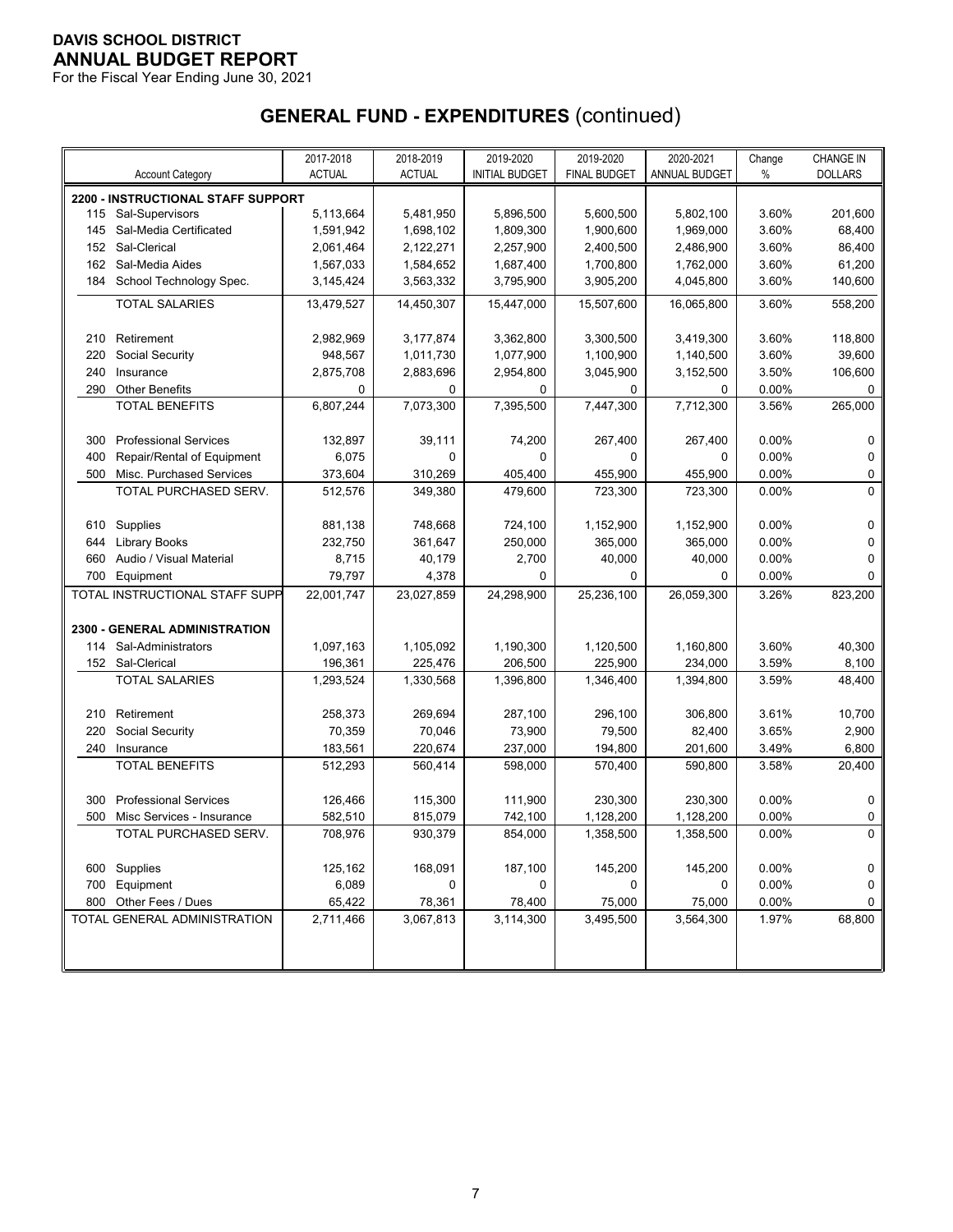For the Fiscal Year Ending June 30, 2021

|     |                                | 2017-2018     | 2018-2019     | 2019-2020             | 2019-2020           | 2020-2021            | Change | <b>CHANGE IN</b> |
|-----|--------------------------------|---------------|---------------|-----------------------|---------------------|----------------------|--------|------------------|
|     | <b>Account Category</b>        | <b>ACTUAL</b> | <b>ACTUAL</b> | <b>INITIAL BUDGET</b> | <b>FINAL BUDGET</b> | <b>ANNUAL BUDGET</b> | $\%$   | <b>DOLLARS</b>   |
|     | 2400 - SCHOOL ADMINISTRATION   |               |               |                       |                     |                      |        |                  |
| 121 | Sal-Administrators             | 18,769,709    | 20,505,111    | 22,162,900            | 22,232,900          | 23,033,300           | 3.60%  | 800,400          |
|     | 152 Sal-Clerical               | 6,184,056     | 6,634,520     | 7,221,700             | 7,221,700           | 7,481,700            | 3.60%  | 260,000          |
|     | <b>TOTAL SALARIES</b>          | 24,953,765    | 27,139,631    | 29,384,600            | 29,454,600          | 30,515,000           | 3.60%  | 1,060,400        |
|     |                                |               |               |                       |                     |                      |        |                  |
| 210 | Retirement                     | 5,592,939     | 5,939,208     | 6,421,800             | 6,430,800           | 6,662,300            | 3.60%  | 231,500          |
| 220 | Social Security                | 1,804,146     | 1,936,523     | 2,133,500             | 2,133,500           | 2,210,300            | 3.60%  | 76,800           |
|     | 240 Insurance                  | 4,922,250     | 5,098,042     | 5,262,600             | 5,354,800           | 5,542,200            | 3.50%  | 187,400          |
|     | <b>TOTAL BENEFITS</b>          | 12,319,335    | 12,973,773    | 13,817,900            | 13,919,100          | 14,414,800           | 3.56%  | 495,700          |
| 300 | <b>Professional Services</b>   | 2,132         | 815           | 600                   | 800                 | 800                  | 0.00%  | $\mathbf 0$      |
| 500 | Misc. Purchased Services       | 77,478        | 63,308        | 85,000                | 50,000              | 50,000               | 0.00%  | 0                |
|     | TOTAL PURCHASED SERV.          | 79.610        | 64.123        | 85.600                | 50.800              | 50.800               | 0.00%  | $\Omega$         |
| 600 | Supplies                       | $\mathbf 0$   | 887           | $\Omega$              | 1,800               | 1,800                | 0.00%  | 0                |
| 800 | Other Fees / Dues              | 22,611        | 23,250        | 23,300                | 23,000              | 23,000               | 0.00%  | $\Omega$         |
|     | TOTAL SCHOOL ADMINISTRATION    | 37,375,321    | 40,201,664    | 43,311,400            | 43,449,300          | 45,005,400           | 3.58%  | 1,556,100        |
|     |                                |               |               |                       |                     |                      |        |                  |
|     | 2500 - CENTRAL                 |               |               |                       |                     |                      |        |                  |
|     | 100 Salaries                   | 10,271,817    | 10,469,797    | 11,349,800            | 11,349,800          | 11,758,400           | 3.60%  | 408,600          |
| 210 | Retirement                     | 2,246,066     | 2,330,022     | 2,494,300             | 2,494,300           | 2,584,100            | 3.60%  | 89,800           |
| 220 | Social Security                | 734,505       | 748,133       | 817,900               | 817,900             | 847,300              | 3.59%  | 29,400           |
| 240 | Insurance                      | 2,014,855     | 1,959,472     | 2,037,300             | 2,047,300           | 2,119,000            | 3.50%  | 71,700           |
| 290 | <b>Other Benefits</b>          |               |               | 0                     | 800                 | 800                  | 0.00%  | 0                |
|     | <b>TOTAL BENEFITS</b>          | 4,995,426     | 5,037,627     | 5,349,500             | 5,360,300           | 5,551,200            | 3.56%  | 190,900          |
| 300 | <b>Professional Services</b>   | 539,169       | 608,152       | 610,700               | 751,000             | 751,000              | 0.00%  | $\mathbf 0$      |
| 400 | Repair / Rental of Equipment   | 184,116       | 157,739       | 104,900               | 166,000             | 166,000              | 0.00%  | 0                |
| 500 | Misc. Purchased Services       | 132,983       | 121,759       | 134,800               | 117,800             | 117,800              | 0.00%  | 0                |
|     | TOTAL PURCHASED SERV.          | 856,268       | 887,650       | 850,400               | 1,034,800           | 1,034,800            | 0.00%  | 0                |
|     |                                |               |               |                       |                     |                      |        |                  |
| 600 | Supplies                       | 599,120       | 754,929       | 928,600               | 787,200             | 787,200              | 0.00%  | 0                |
| 700 | Equipment                      | 525,191       | 1,547         | $\Omega$              | 70,300              | 70,300               | 0.00%  | 0                |
| 800 | Other                          | $-311,957$    | $-42,807$     | $-132,500$            | 400                 | 400                  | 0.00%  | 0                |
|     | TOTAL BUSINESS SUPPORT SERVICI | 16,935,865    | 17,108,743    | 18,345,800            | 18,602,800          | 19,202,300           | 3.22%  | 599,500          |
|     |                                |               |               |                       |                     |                      |        |                  |
|     |                                |               |               |                       |                     |                      |        |                  |
|     |                                |               |               |                       |                     |                      |        |                  |
|     |                                |               |               |                       |                     |                      |        |                  |
|     |                                |               |               |                       |                     |                      |        |                  |
|     |                                |               |               |                       |                     |                      |        |                  |
|     |                                |               |               |                       |                     |                      |        |                  |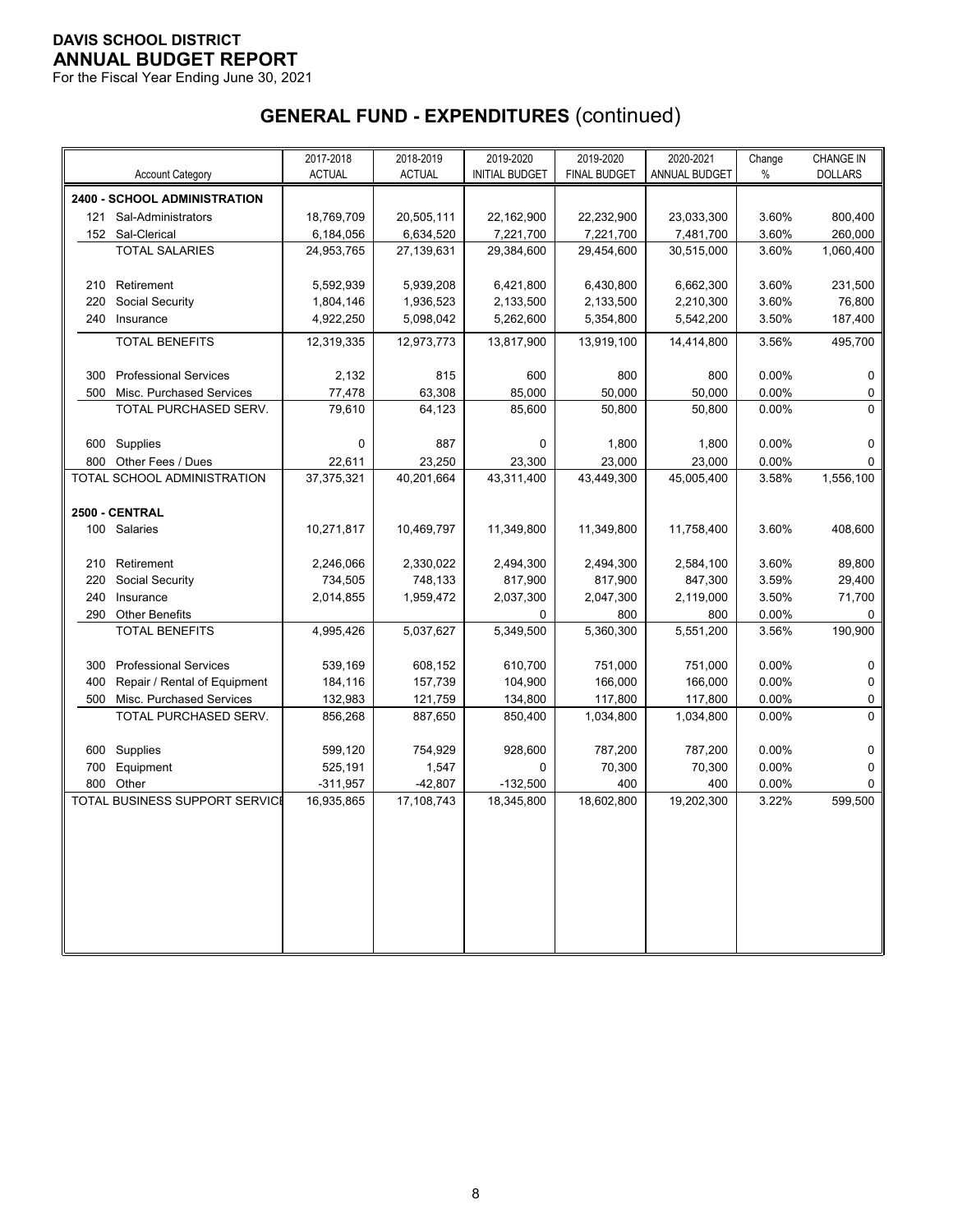For the Fiscal Year Ending June 30, 2021

|     |                                            | 2017-2018     | 2018-2019     | 2019-2020             | 2019-2020           | 2020-2021     | Change      | <b>CHANGE IN</b> |
|-----|--------------------------------------------|---------------|---------------|-----------------------|---------------------|---------------|-------------|------------------|
|     | <b>Account Category</b>                    | <b>ACTUAL</b> | <b>ACTUAL</b> | <b>INITIAL BUDGET</b> | <b>FINAL BUDGET</b> | ANNUAL BUDGET | $\%$        | <b>DOLLARS</b>   |
|     | <b>2600 - OPERATIONS &amp; MAINTENANCE</b> |               |               |                       |                     |               |             |                  |
|     | 152 Sal - Sec & Clerical                   | 368,595       | 384,621       | 430,400               | 385,000             | 398,900       | 3.61%       | 13,900           |
| 181 | Sal - Supervisors                          | 565,714       | 593,260       | 627,700               | 690,800             | 715,700       | 3.60%       | 24,900           |
|     | 182 Sal - Cust/ Maint Pers                 | 20,233,224    | 20,966,838    | 22,810,900            | 21,400,000          | 22,270,400    | 4.07%       | 870,400          |
|     | <b>TOTAL SALARIES</b>                      | 21, 167, 533  | 21,944,719    | 23,869,000            | 22,475,800          | 23,385,000    | 4.05%       | 909,200          |
|     |                                            |               |               |                       |                     |               |             |                  |
| 210 | Retirement                                 | 3,527,931     | 3,615,356     | 3,915,300             | 3,600,500           | 3,730,100     | 3.60%       | 129,600          |
| 220 | Social Security                            | 1,397,211     | 1,480,492     | 1,613,400             | 1,500,000           | 1,554,000     | 3.60%       | 54,000           |
| 240 | Insurance                                  | 4,315,323     | 4,319,149     | 4,517,000             | 4,379,500           | 4,532,800     | 3.50%       | 153,300          |
| 280 | Unemployment Insurance                     | 5,181         | 20,408        | 3,000                 | 113,000             | 113,000       | 0.00%       | 0                |
|     | <b>TOTAL BENEFITS</b>                      | 9,245,646     | 9,435,405     | 10,048,700            | 9,593,000           | 9,929,900     | 3.51%       | 336,900          |
|     |                                            |               |               |                       |                     |               |             |                  |
| 300 | <b>Professional Services</b>               | 14,640        | 68,937        | 300                   | 70,000              | 70,000        | 0.00%       | 0                |
| 400 | Repair / Rental of Equipment               | 1,575,629     | 1,804,448     | 1,773,100             | 2,085,200           | 2,085,200     | 0.00%       | 0                |
| 500 | Misc. Purchased Services                   | 3,207,110     | 3,063,966     | 3,692,800             | 3,261,300           | 3,261,300     | 0.00%       | 0                |
|     | TOTAL PURCHASED SERV.                      | 4,797,379     | 4,937,351     | 5,466,200             | 5,416,500           | 5,416,500     | 0.00%       | $\Omega$         |
| 600 | Supplies / Utilities                       | 11,826,251    | 16,292,121    | 13,203,200            | 15,574,500          | 15,574,500    | 0.00%       | 0                |
| 700 | Equipment                                  | 4,097,698     | 508,666       | 1,095,000             | 50,000              | 50,000        | 0.00%       | 0                |
|     |                                            |               |               |                       |                     |               |             |                  |
|     | TOTAL OPERATIONS & MAINTENANC              | 51,134,507    | 53,118,262    | 53,682,100            | 53,109,800          | 54,355,900    | 2.35%       | 1,246,100        |
|     | <b>2700 - STUDENT TRANSPORTATION</b>       |               |               |                       |                     |               |             |                  |
|     | 152 Sal - Clerical                         | 384,893       | 426,718       | 461,900               | 408,500             | 423,200       | 3.60%       | 14,700           |
|     | 172 Sal - Bus Drivers                      | 4,607,616     | 4,492,180     | 5,191,100             | 5,200,000           | 5,387,200     | 3.60%       | 187,200          |
| 173 | Sal - Mechanics                            | 817,154       | 812,259       | 850,100               | 890,500             | 922,600       | 3.60%       | 32,100           |
|     | 199 Sal - Other                            | 806,086       | 1,165,867     | 769,200               | 769,200             | 796,900       | 3.60%       | 27,700           |
|     | <b>TOTAL SALARIES</b>                      | 6,615,749     | 6,897,024     | 7,272,300             | 7,268,200           | 7,529,900     | 3.60%       | 261,700          |
|     |                                            |               |               |                       |                     |               |             |                  |
| 210 | Retirement                                 | 1,049,046     | 1,092,826     | 1,139,100             | 1,139,100           | 1,180,100     | 3.60%       | 41,000           |
| 220 | Social Security                            | 481,674       | 504,005       | 531,400               | 531,400             | 550,500       | 3.59%       | 19,100           |
| 240 | Insurance                                  | 999,944       | 1,064,701     | 1,078,800             | 1,175,800           | 1,217,000     | 3.50%       | 41,200           |
| 280 | <b>Other Benefits</b>                      | 114,240       | 50,279        | 0                     | 10,500              | 10,500        | 0.00%       | 0                |
|     | <b>TOTAL BENEFITS</b>                      | 2,644,904     | 2,711,811     | 2,749,300             | 2,856,800           | 2,958,100     | 3.55%       | 101,300          |
|     |                                            |               |               |                       |                     |               |             |                  |
| 400 | Repair / Rental of Equipment               | 67,889        | 101,451       | 99,200                | 66,000              | 66,000        | 0.00%       | 0                |
| 500 | Misc. Purchased Services                   | 140,856       | 122,211       | 122,700               | 121,800             | 121,800       | 0.00%       | 0                |
|     | TOTAL PURCHASED SERV.                      | 208,745       | 223,662       | 221,900               | 187,800             | 187,800       | 0.00%       | 0                |
|     |                                            |               |               |                       |                     |               |             |                  |
|     | 600 Supplies                               | 2,452,612     | 2,578,536     | 2,617,600             | 2,177,300           | 2,177,300     | 0.00%       | 0                |
| 700 | Bus purchases                              | 4,971,939     | 725,265       | 1,000,000             | 1,700,900           | 0             | $-100.00\%$ | $-1,700,900$     |
|     | 800 Other                                  | 34,961        | 35,303        | 38,200                | 36,800              | 36,800        | 0.00%       | 0                |
|     | TOTAL STUDENT TRANSPORTATION               | 16,928,910    | 13,171,601    | 13,899,300            | 14,227,800          | 12,889,900    | $-9.40%$    | $-1,337,900$     |
|     |                                            |               |               |                       |                     |               |             |                  |
|     |                                            |               |               |                       |                     |               |             |                  |
|     |                                            |               |               |                       |                     |               |             |                  |
|     |                                            |               |               |                       |                     |               |             |                  |
|     |                                            |               |               |                       |                     |               |             |                  |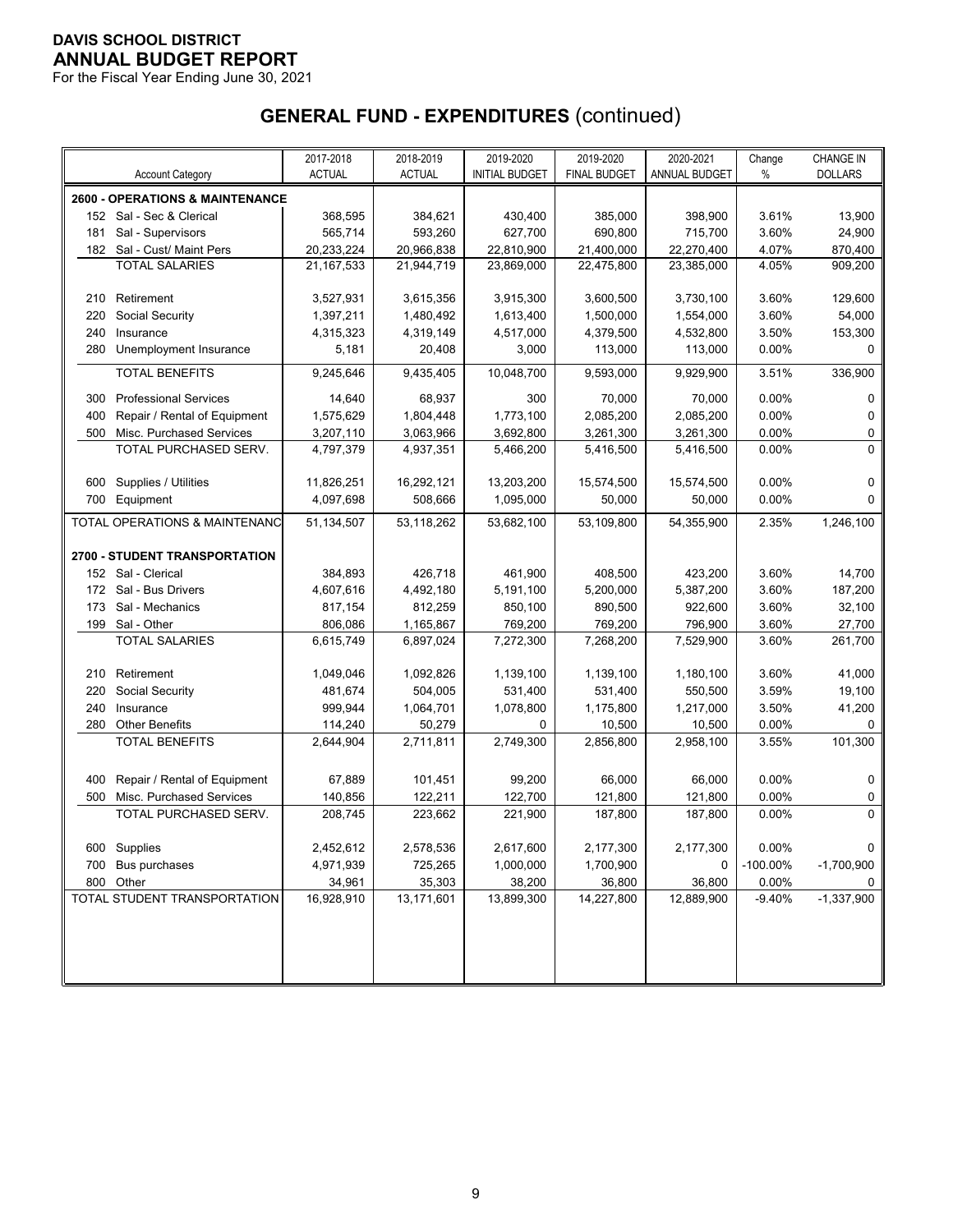For the Fiscal Year Ending June 30, 2021

|                                         | 2017-2018     | 2018-2019     | 2019-2020             | 2019-2020           | 2020-2021     | Change   | <b>CHANGE IN</b> |
|-----------------------------------------|---------------|---------------|-----------------------|---------------------|---------------|----------|------------------|
| <b>Account Category</b>                 | <b>ACTUAL</b> | <b>ACTUAL</b> | <b>INITIAL BUDGET</b> | <b>FINAL BUDGET</b> | ANNUAL BUDGET | %        | <b>DOLLARS</b>   |
| TOTAL EXPENSE-GENERAL FUND              | 501,033,535   | 521,617,092   | 560,537,700           | 556,861,300         | 567,784,200   | 1.96%    | 10,922,900       |
| Increase/(decrease) in Total Fund Bala  |               |               |                       | 0                   | 0             | $0.00\%$ |                  |
| TOTAL EXPENDITURES & OTHER USE          | 501,033,535   | 521,617,092   | 560,537,700           | 556,861,300         | 567,784,200   | 1.96%    | 10,922,900       |
| TOTAL REVENUE AND OTHER SOURC           | 511,907,223   | 531,657,738   | 560,537,700           | 556,861,300         | 567,784,200   | 1.96%    | 10,922,901       |
| EXCESS (DEFICIT) REVENUE OVER           |               |               |                       |                     |               |          |                  |
| (UNDER) EXPENDITURES.                   | 10,873,688    | 10,040,646    | 0                     | 0                   | 0             |          |                  |
| FUND BALANCES, BEGINNING                | 61,057,548    | 71,931,236    | 81,971,882            | 81,971,882          | 81,971,882    |          | 0                |
| <b>Budgeted Changes in Fund Balance</b> |               |               |                       |                     |               |          |                  |
| <b>FUND BALANCES, ENDING</b>            | \$71,931,236  | \$81,971,882  | \$81,971,882          | \$81,971,882        | \$81,971,882  |          | \$0              |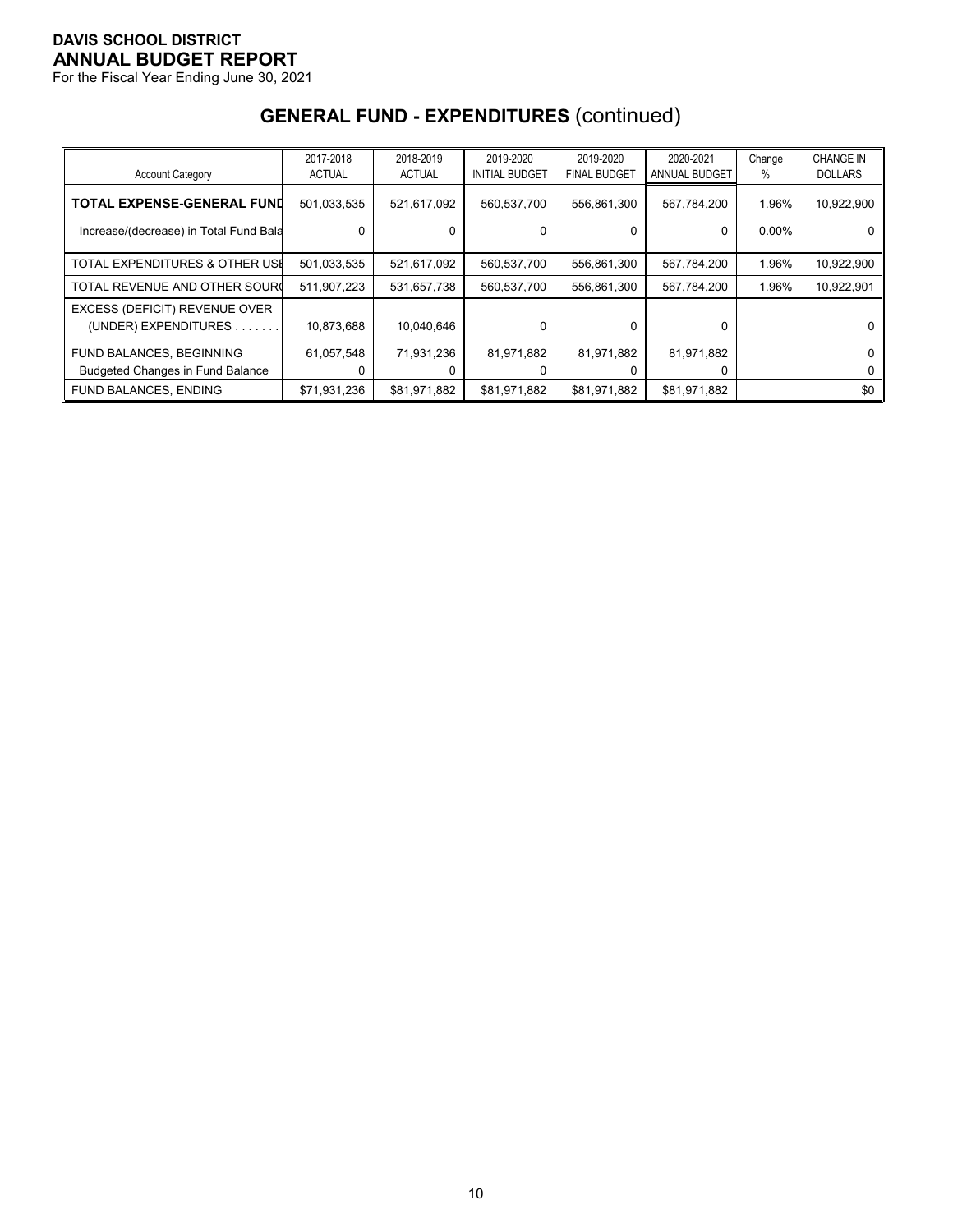For the Fiscal Year Ending June 30, 2021

# **STUDENT ACTIVITIES FUND - REVENUE**

| <b>Account Category</b>      | 2017-2018     | 2018-2019     | 2019-2020             | 2019-2020           | 2020-2021     | Change    | <b>CHANGE IN</b> |
|------------------------------|---------------|---------------|-----------------------|---------------------|---------------|-----------|------------------|
|                              | <b>ACTUAL</b> | <b>ACTUAL</b> | <b>INITIAL BUDGET</b> | <b>FINAL BUDGET</b> | ANNUAL BUDGET | %         | <b>DOLLARS</b>   |
| 1510 Interest on Investments | 292,840       | 478.070       | 482.900               | 772.400             | 708.900       | $-8.22\%$ | $-63,500$        |
| 1700 School Fees             | 14,323,223    | 14.910.636    | 16.781.500            | 15.500.000          | 15.655.000    | 1.00%     | 155,000          |
| 1900 Other Local Revenue     | 3.094.656     | 3.223.138     | 3,589,200             | 3.500.000           | 3.535.000     | 1.00%     | 35,000           |
| <b>TOTAL REVENUE</b>         | \$17,710,719  | \$18,611,844  | \$20.853.600          | \$19,772,400        | \$19.898.900  | 0.64%     | \$126,500        |

# **STUDENT ACTIVITIES FUND - EXPENDITURES**

|     |                                         | 2017-2018     | 2018-2019     | 2019-2020             | 2019-2020           | 2020-2021     | Change   | <b>CHANGE IN</b> |
|-----|-----------------------------------------|---------------|---------------|-----------------------|---------------------|---------------|----------|------------------|
|     | <b>Account Category</b>                 | <b>ACTUAL</b> | <b>ACTUAL</b> | <b>INITIAL BUDGET</b> | <b>FINAL BUDGET</b> | ANNUAL BUDGET | %        | <b>DOLLARS</b>   |
| 100 | Salaries                                | 1,230,129     | 1,510,332     | 1,587,100             | 1,600,000           | 1,616,000     | 1.00%    | 16,000           |
|     |                                         |               |               |                       |                     |               |          |                  |
| 210 | Retirement                              | 142,149       | 150,259       | 153,500               | 160.000             | 161.600       | 1.00%    | 1,600            |
| 220 | Social Security                         | 91,542        | 111,063       | 110,700               | 120,000             | 121,200       | 1.00%    | 1,200            |
|     | <b>TOTAL BENEFITS</b>                   | 233,691       | 261,322       | 264,200               | 280,000             | 282,800       | 1.00%    | 2,800            |
|     |                                         |               |               |                       |                     |               |          |                  |
| 300 | <b>Professional Services</b>            | 1,559,485     | 2,035,669     | 1,984,800             | 1,984,800           | 1,984,800     | $0.00\%$ |                  |
| 500 | Misc. Purchased Services                | 704,729       | 450,069       | 400,400               | 500,000             | 500,000       | 0.00%    |                  |
|     | TOTAL PURCHASED SERV.                   | 2,264,214     | 2,485,738     | 2,385,200             | 2,484,800           | 2,484,800     | 0.00%    | 0                |
|     |                                         |               |               |                       |                     |               |          |                  |
| 600 | Supplies                                | 13,247,822    | 14,053,740    | 16,463,700            | 15,407,600          | 15,515,300    | 0.70%    | 107,700          |
| 700 | Furniture & Equipment                   | 318,021       | 182,379       | 153,400               |                     | 0             | 0.00%    | 0                |
|     | <b>TOTAL EXPENDITURES</b>               | 17,293,877    | 18,493,511    | 20,853,600            | 19,772,400          | 19,898,900    | 0.64%    | 126,500          |
|     | TOTAL REVENUE AND OTHER SOUR(           | 17,710,719    | 18,611,844    | 20,853,600            | 19,772,400          | 19,898,900    | 0.64%    | 126,500          |
|     | EXCESS (DEFICIT) REVENUE OVER           |               |               |                       |                     |               |          |                  |
|     | (UNDER) EXPENDITURES                    | 416,842       | 118,333       | 0                     | 0                   | $\mathbf 0$   |          | 0                |
|     |                                         |               |               |                       |                     |               |          |                  |
|     | FUND BALANCE, BEGINNING                 | 10,962,772    | 11,379,614    | 11,497,947            | 11,497,947          | 11,497,947    |          | 0                |
|     | <b>Budgeted Changes in Fund Balance</b> | 0             | 0             | 0                     | 0                   | 0             |          |                  |
|     | FUND BALANCE, ENDING                    | \$11,379,614  | \$11,497,947  | \$833,684             | \$11,497,947        | \$11,497,947  |          | \$0              |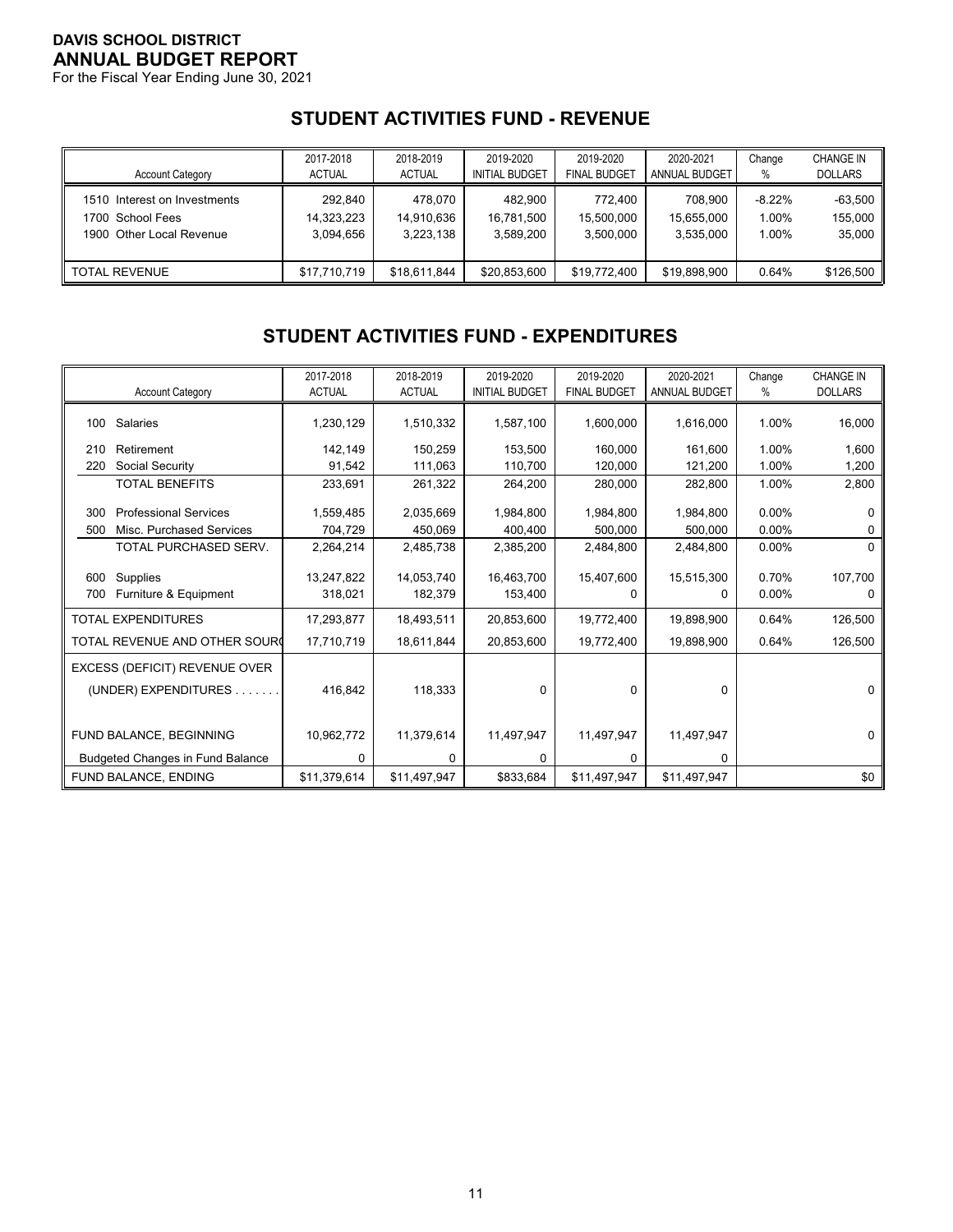For the Fiscal Year Ending June 30, 2021

# **TAX INCREMENT FUND - REVENUES**

| <b>Account Category</b>                                              | 2017-2018<br><b>ACTUAL</b> | 2018-2019<br><b>ACTUAL</b> | 2019-2020<br><b>INITIAL BUDGET</b> | 2019-2020<br><b>FINAL BUDGET</b> | 2020-2021<br>ANNUAL BUDGET | Change<br>% | <b>CHANGE IN</b><br><b>DOLLARS</b> |
|----------------------------------------------------------------------|----------------------------|----------------------------|------------------------------------|----------------------------------|----------------------------|-------------|------------------------------------|
| 1000 - REVENUE LOCAL SOURCES:<br>1195 Tax Increment collected by RDA | 9.639.596                  | 10.596.384                 | 13.000.000                         | 14.000.000                       | 14.000.000                 | $0.00\%$    |                                    |
| TOTAL REVENUE LOCAL SOURCES                                          | 9.639.596                  | 10.596.384                 | 13.000.000                         | 14.000.000                       | 14,000,000                 | $0.00\%$    |                                    |
| <b>TOTAL REVENUES</b>                                                | \$9.639.596                | \$10.596.384               | \$13,000,000                       | \$14,000,000                     | \$14,000,000               | 0.00%       | \$0                                |

# **TAX INCREMENT FUND - EXPENDITURES**

| <b>Account Category</b>                                          | 2017-2018<br><b>ACTUAL</b> | 2018-2019<br><b>ACTUAL</b> | 2019-2020<br><b>INITIAL BUDGET</b> | 2019-2020<br><b>FINAL BUDGET</b> | 2020-2021<br><b>ANNUAL BUDGET</b> | Change<br>% | <b>CHANGE IN</b><br><b>DOLLARS</b> |
|------------------------------------------------------------------|----------------------------|----------------------------|------------------------------------|----------------------------------|-----------------------------------|-------------|------------------------------------|
| 3300 - COMMUNITY SERVICES:<br>Tax Increment used by RDA's<br>890 | 9,639,596                  | 10,596,384                 | 13,000,000                         | 14,000,000                       | 14,000,000                        | $0.00\%$    |                                    |
| TOTAL EXPENDITURES                                               | 9,639,596                  | 10,596,384                 | 13,000,000                         | 14,000,000                       | 14,000,000                        | $0.00\%$    |                                    |
| TOTAL ALL EXPENDITURES                                           | 9,639,596                  | 10,596,384                 | 13,000,000                         | 14,000,000                       | 14,000,000                        | $0.00\%$    |                                    |
| TOTAL REVENUE AND OTHER SOURC                                    | 9.639.596                  | 10.596.384                 | 13.000.000                         | 14.000.000                       | 14,000,000                        | $0.00\%$    |                                    |
| EXCESS (DEFICIT) REVENUE OVER<br>(UNDER) EXPENDITURES.           | 0                          | U                          | $\Omega$                           | 0                                | $\Omega$                          |             |                                    |
| FUND BALANCES, BEGINNING                                         | 0                          | $\Omega$                   | $\Omega$                           | 0                                | 0                                 |             |                                    |
| <b>Budgeted Changes in Fund Balance</b>                          |                            |                            | 0                                  | 0                                | $\Omega$                          |             |                                    |
| <b>FUND BALANCES, ENDING</b>                                     | \$0                        | \$0                        | \$0                                | \$0                              | \$0                               |             | \$0                                |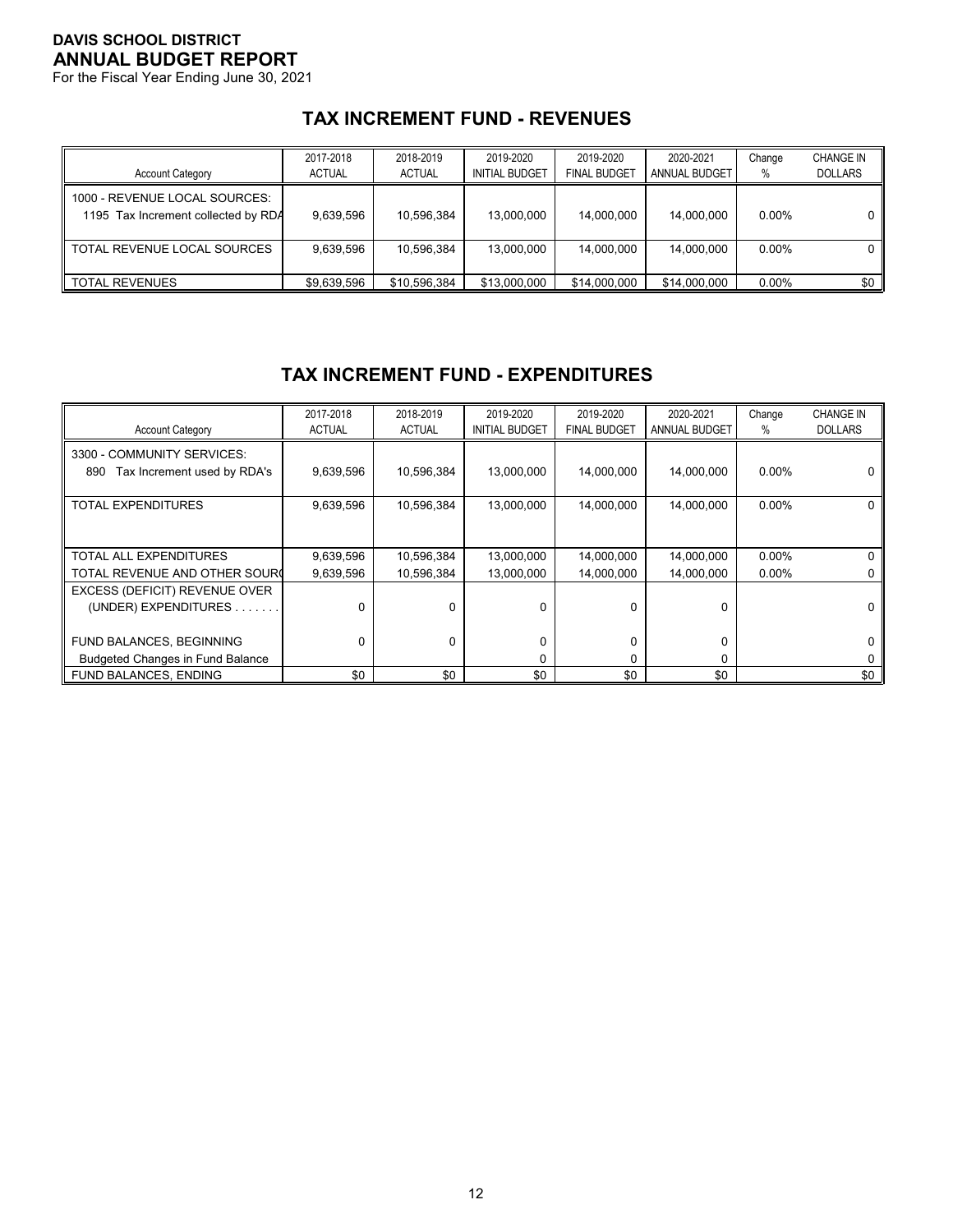For the Fiscal Year Ending June 30, 2021

|                                           | 2017-2018     | 2018-2019     | 2019-2020             | 2019-2020           | 2020-2021     | Change      | <b>CHANGE IN</b> |
|-------------------------------------------|---------------|---------------|-----------------------|---------------------|---------------|-------------|------------------|
| <b>Account Category</b>                   | <b>ACTUAL</b> | <b>ACTUAL</b> | <b>INITIAL BUDGET</b> | <b>FINAL BUDGET</b> | ANNUAL BUDGET | %           | <b>DOLLARS</b>   |
|                                           |               |               |                       |                     |               |             |                  |
| 1000 - REVENUE LOCAL SOURCES:             |               |               |                       |                     |               |             |                  |
| 1120 Cap Outlay/Debt Serv Levy            | 16,754,023    | 16,610,695    | 16,662,800            | 16,800,000          | 16,800,000    | $0.00\%$    | 0                |
| Earnings on Investments<br>1500           | 1,579,090     | 2.439.841     | 2,000,000             | 2,000,000           | 2,000,000     | $0.00\%$    | 0                |
| 1900 Other Local Revenue                  | 466,334       | 961,642       | 1,028,700             | 4,000,000           | 4,000,000     | $0.00\%$    | 0                |
| TOTAL REVENUE LOCAL SOURCES               | 18,799,447    | 20,012,178    | 19,691,500            | 22,800,000          | 22,800,000    | $0.00\%$    | $\Omega$         |
|                                           |               |               |                       |                     |               |             |                  |
| 3000 - REVENUE STATE SOURCES              |               |               |                       |                     |               |             |                  |
| 3900 Other State Sources                  | 273,561       | 66,631        | 0                     | 0                   | 0             | $0.00\%$    | 0                |
| 3650 Capital Outlay Equalization          | 5,105,031     | 4,870,050     | 6,278,700             | 5,697,300           | 2,344,827     | $-58.8%$    | $-3,352,473$     |
| TOTAL REVENUE STATE SOURCES               | 5,378,592     | 4,936,681     | 6,278,700             | 5,697,300           | 2,344,827     | $-58.84%$   | $-3,352,473$     |
|                                           |               |               |                       |                     |               |             |                  |
| TOTAL REVENUE CAPITAL OUTLAY              | 24,178,039    | 24,948,859    | 25,970,200            | 28,497,300          | 25, 144, 827  | $-11.76%$   | $-3,352,473$     |
| 5000 - OTHER FINANCING SOURCES:           |               |               |                       |                     |               |             |                  |
| 5100 Sale of Bonds                        | 69,375,000    | 50,000,000    | 50,000,000            | 55,170,000          | 0             | $-100.00\%$ | $-55,170,000$    |
| Sale of Fixed Assets<br>5300              | 477.031       | 1,323         | 0                     | 491,800             |               | $-100.00\%$ | $-491,800$       |
| 5500 Bond Premium                         | 2,521,001     | 4,989,627     | 0                     | 6,071,800           |               | $-100.00\%$ | $-6,071,800$     |
| 5800 Decrease to Fund Balance             |               |               | $\Omega$              | 25.000.000          | 20.600.873    | $-17.60%$   | $-4,399,127$     |
|                                           |               |               |                       |                     |               |             |                  |
| TOTAL OTHER FINANCING SOURCES             | 72,373,032    | 54,990,950    | 50.000.000            | 86,733,600          | 20,600,873    | $-76.25%$   | $-66, 132, 727$  |
| <b>TOTAL REVENUE &amp; OTHER FINANCIN</b> | \$96,551,071  | \$79,939,809  | \$75,970,200          | \$115,230,900       | \$45,745,700  | $-60.30%$   | -\$69,485,200    |

# **CAPITAL OUTLAY FUND - REVENUES**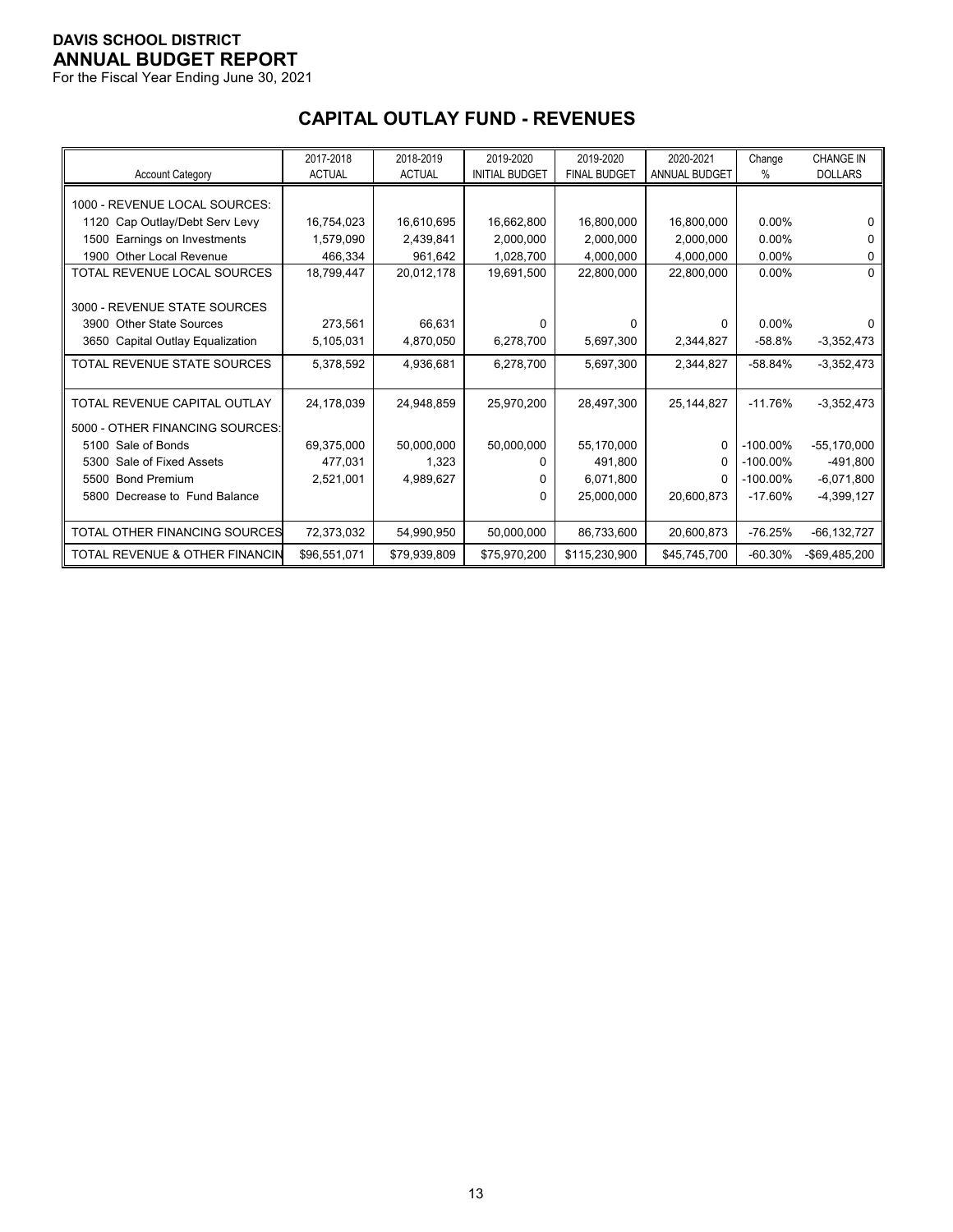For the Fiscal Year Ending June 30, 2021

# **CAPITAL OUTLAY FUND - EXPENDITURES**

|            |                                                        | 2017-2018<br><b>ACTUAL</b> | 2018-2019<br><b>ACTUAL</b> | 2019-2020               | 2019-2020               | 2020-2021               | Change    | <b>CHANGE IN</b> |
|------------|--------------------------------------------------------|----------------------------|----------------------------|-------------------------|-------------------------|-------------------------|-----------|------------------|
|            | <b>Account Category</b>                                |                            |                            | <b>INITIAL BUDGET</b>   | <b>FINAL BUDGET</b>     | ANNUAL BUDGET           | $\%$      | <b>DOLLARS</b>   |
|            | 4000 - FACILITY ACQUISITION:                           |                            |                            |                         |                         |                         |           |                  |
|            | 100 Salaries                                           | 666,840                    | 722,533                    | 765,400                 | 780,600                 | 808,700                 | 3.60%     | 28,100           |
| 210        | Retirement                                             | 157,779                    | 167,787                    | 176,200                 | 195,500                 | 202,500                 | 3.58%     | 7,000            |
| 220        | Social Security                                        | 48,750                     | 52,796                     | 55,900                  | 60,000                  | 62,200                  | 3.67%     | 2,200            |
| 240        | <b>Health Insurance</b>                                | 113,417                    | 113,309                    | 123,000                 | 110,000                 | 113,900                 | 3.55%     | 3,900            |
| 290        | <b>Other Benefits</b>                                  | $\mathbf 0$                | 0                          | $\Omega$                | 0                       | 0                       | 0.00%     | 0                |
|            | <b>TOTAL BENEFITS</b>                                  | 319,946                    | 333,892                    | 355,100                 | 365,500                 | 378,600                 | 3.58%     | 13,100           |
|            | <b>Professional Services</b>                           |                            |                            |                         |                         |                         | 0.04%     |                  |
| 300        |                                                        | 3,829,152<br>106,019,417   | 3,348,367                  | 2,615,300<br>54,112,000 | 3,500,600<br>81,559,200 | 3,501,900<br>34,981,500 | $-57.11%$ | 1,300            |
| 400<br>500 | <b>Contractor Services</b><br>Misc. Purchased Services | 14,195                     | 56,012,055<br>13,601       | 10,400                  | 25,000                  |                         | $0.00\%$  | $-46,577,700$    |
|            | TOTAL PURCHASED SERV.                                  | 109,862,764                | 59,374,023                 | 56,737,700              | 85,084,800              | 25,000<br>38,508,400    | $-54.74%$ | 0<br>-46,576,400 |
|            |                                                        |                            |                            |                         |                         |                         |           |                  |
| 600        | Supplies & Materials                                   | 8,220,839                  | 5,957,234                  | 13,844,900              | 15,000,000              | 5,000,000               | $-66.67%$ | $-10,000,000$    |
| 710        | Land & Improvements                                    | 1,157,024                  | 1,010,092                  | 967,100                 | 12,000,000              | 1,000,000               | $-91.67%$ | $-11,000,000$    |
| 732        | Vehicles                                               | $\mathbf 0$                | 20,377                     | 3,000,000               | 2,000,000               | 50,000                  | $-97.50%$ | $-1,950,000$     |
| 733        | Furniture & Fixtures                                   | 1,758,573                  | 944,771                    | 0                       | 0                       | 0                       | 0.00%     | 0                |
| 749        | Other Equipment                                        | 1,845,303                  | 4,377,134                  | 0                       | 0                       | 0                       | 0.00%     | 0                |
| 750        | Materials & Books                                      | 0                          | 4,132                      | 0                       | 0                       | 0                       | 0.00%     | 0                |
|            | TOTAL LAND & EQUIPMENT                                 | 4,760,900                  | 6,356,506                  | 3,967,100               | 14,000,000              | 1,050,000               | $-92.50%$ | $-12,950,000$    |
|            |                                                        |                            |                            |                         |                         |                         |           |                  |
| 800        | <b>Other Expenses</b>                                  | 1,969,959                  | 374,231                    | 300,000                 | 0                       | 0                       | 0.00%     | $\Omega$         |
|            | TOTAL EXPENSE FACIL. ACQUISITION                       | 125,801,248                | 73,118,419                 | 75,970,200              | 115,230,900             | 45,745,700              | $-60.30%$ | $-69,485,200$    |
|            | Interfund Transfer                                     | $\mathbf 0$                | $\mathbf 0$                | $\mathbf 0$             | 0                       | 0                       | 0.00%     | $\mathbf 0$      |
|            | Increase to Fund Balance                               | 0                          | 0                          | 0                       | 0                       | 0                       | 0.00%     | 0                |
|            | <b>TOTAL ALL EXPENDITURES</b>                          | 125,801,248                | 73,118,419                 | 75,970,200              | 115,230,900             | 45,745,700              | $-60.30%$ | $-69,485,200$    |
|            | TOTAL REVENUE AND OTHER SOURO                          | 96,551,071                 | 79,939,809                 | 75,970,200              | 115,230,900             | 45,745,700              | $-60.30%$ | $-69,485,200$    |
|            | EXCESS (DEFICIT) REVENUE OVER                          |                            |                            |                         |                         |                         |           |                  |
|            | (UNDER) EXPENDITURES                                   | $-29,250,177$              | 6,821,390                  | $\Omega$                | 0                       | $\mathbf 0$             |           | $\Omega$         |
|            | FUND BALANCES, BEGINNING                               | 90,387,509                 | 61, 137, 332               | 67,958,722              | 67,958,722              | 42,958,722              |           | $-25,000,000$    |
|            | <b>Budgeted Changes in Fund Balance</b>                | 0                          | 0                          | 0                       | $-25,000,000$           | 0                       |           | 25,000,000       |
|            | FUND BALANCES, ENDING                                  | \$61,137,332               | \$67,958,722               | \$67,958,722            | \$42,958,722            | \$42,958,722            |           | \$0              |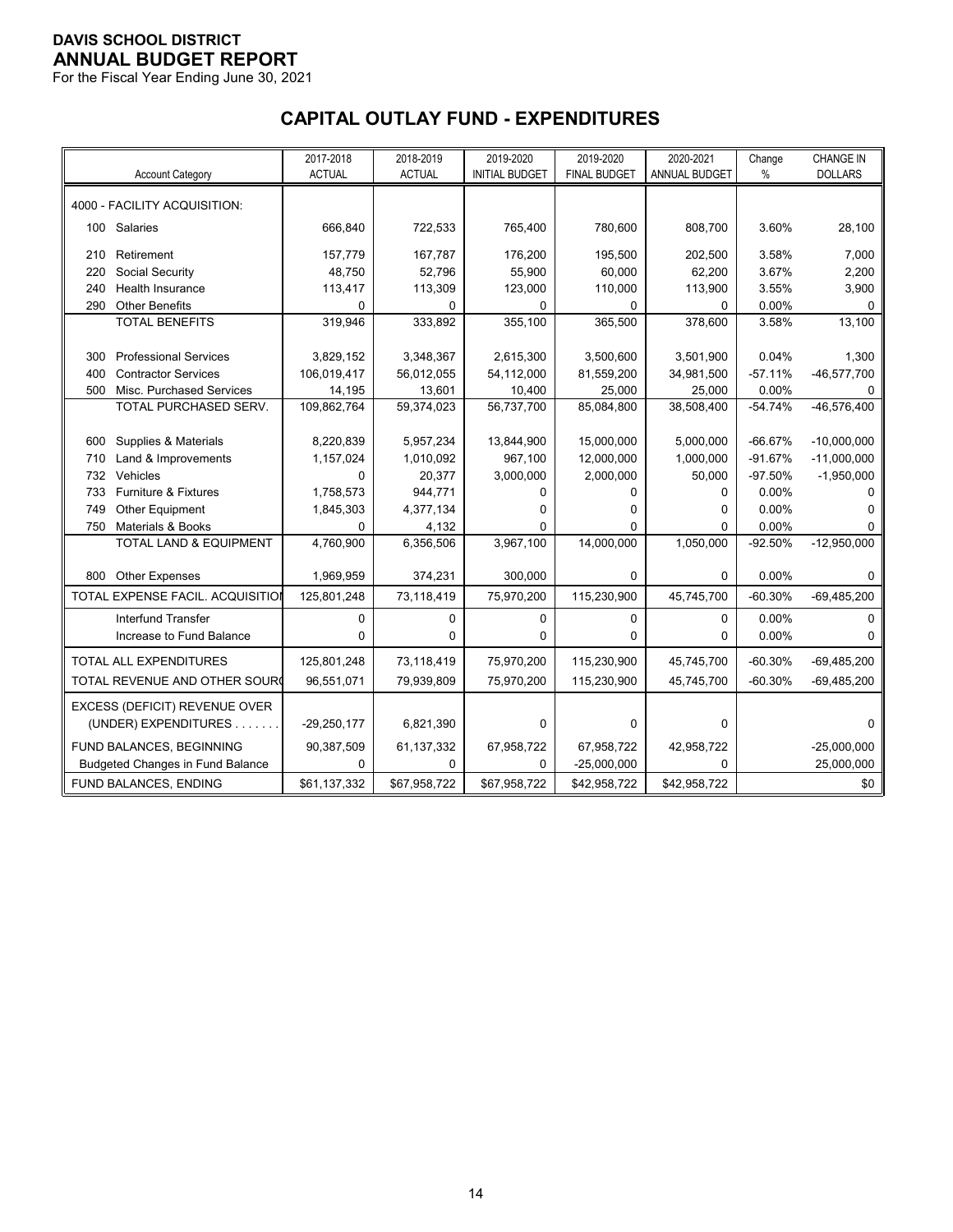For the Fiscal Year Ending June 30, 2021

|                                   | 2017-2018     | 2018-2019     | 2019-2020             | 2019-2020           | 2020-2021     | Change      | <b>CHANGE IN</b> |
|-----------------------------------|---------------|---------------|-----------------------|---------------------|---------------|-------------|------------------|
| <b>Account Category</b>           | <b>ACTUAL</b> | <b>ACTUAL</b> | <b>INITIAL BUDGET</b> | <b>FINAL BUDGET</b> | ANNUAL BUDGET | %           | <b>DOLLARS</b>   |
| 1000 - REVENUE LOCAL SOURCES:     |               |               |                       |                     |               |             |                  |
| 1122 General Obligation Debt Levy | 54,456,533    | 65,149,430    | 63,930,000            | 70,016,300          | 70,016,300    | $0.00\%$    |                  |
|                                   |               |               |                       |                     |               |             |                  |
| TOTAL REVENUE LOCAL SOURCES       | 54,456,533    | 65,149,430    | 63,930,000            | 70,016,300          | 70,016,300    | $0.00\%$    | 0                |
|                                   |               |               |                       |                     |               |             |                  |
| 4000 - REVENUE FEDERAL SOURCES    |               |               |                       |                     |               |             |                  |
| 4900 Build America Bond Subsidy   | 983,196       | 937,091       | 895,000               | 976,880             | 0             | $-100.00\%$ | $-976,880$       |
| TOTAL REVENUE FEDERAL SOURCE:     | 983,196       | 937.091       | 895.000               | 976,880             | 0             | $-100.00\%$ | $-976.880$       |
|                                   |               |               |                       |                     |               |             |                  |
| 5000 - OTHER FINANCING SOURCES:   |               |               |                       |                     |               |             |                  |
| 5500 Refunding Bond Premium/Escro | 189,183       |               |                       | 0                   | 0             | $0.00\%$    |                  |
| <b>Fund Balance</b><br>5800       | 0             | 0             | 3,105,100             | 0                   | 5,200,000     | 100.00%     | 5,200,000        |
| TOTAL OTHER FINANCING SOURCES     | 189,183       |               | 3,105,100             | 0                   | 5,200,000     | 100.00%     | 5,200,000        |
| TOTAL REVENUE & OTHER FINANCIN    | \$55.628.912  | \$66.086.521  | \$67,930,100          | \$70,993,180        | \$75,216,300  | 5.95%       | \$4,223,120      |

# **DEBT SERVICE FUND - REVENUE**

# **DEBT SERVICE FUND - EXPENDITURES**

| <b>Account Category</b>                 | 2017-2018<br><b>ACTUAL</b> | 2018-2019<br><b>ACTUAL</b> | 2019-2020<br><b>INITIAL BUDGET</b> | 2019-2020<br><b>FINAL BUDGET</b> | 2020-2021<br>ANNUAL BUDGET | Change<br>℅ | <b>CHANGE IN</b><br><b>DOLLARS</b> |
|-----------------------------------------|----------------------------|----------------------------|------------------------------------|----------------------------------|----------------------------|-------------|------------------------------------|
|                                         |                            |                            |                                    |                                  |                            |             |                                    |
|                                         |                            |                            |                                    |                                  |                            |             |                                    |
| 5000 - DEBT SERVICE:                    |                            |                            |                                    |                                  |                            |             |                                    |
| 830<br>Interest                         | 18,360,825                 | 19,635,008                 | 20,286,200                         | 20,286,200                       | 20,212,112                 | $-0.37%$    | $-74,088$                          |
| <b>Principal Payment</b><br>840         | 34,530,000                 | 36,755,000                 | 46,895,000                         | 46,895,000                       | 49,390,000                 | 5.32%       | 2,495,000                          |
| Other<br>890                            | 196,682                    | 8,300                      | 748,900                            | 3,811,980                        | 5,614,188                  | 47.28%      | 1,802,208                          |
| TOTAL EXPENSE DEBT SERVICE              | 53,087,507                 | 56,398,308                 | 67,930,100                         | 70,993,180                       | 75,216,300                 | 5.95%       | 4,223,120                          |
|                                         |                            |                            |                                    |                                  |                            |             |                                    |
| 6000 - OTHER FINANCING USES:            |                            |                            |                                    |                                  |                            |             |                                    |
| 945 Increase to Fund Balance            | $\Omega$                   | U                          | U                                  | 0                                | $\Omega$                   | $0.00\%$    |                                    |
| <b>TOTAL ALL EXPENDITURES</b>           | 53,087,507                 | 56,398,308                 | 67,930,100                         | 70,993,180                       | 75,216,300                 | 5.95%       | 4,223,120                          |
| TOTAL REVENUE AND OTHER SOURC           | 55,628,912                 | 66,086,521                 | 67,930,100                         | 70,993,180                       | 75,216,300                 | 5.95%       | 4,223,120                          |
| EXCESS (DEFICIT) REVENUE OVER           |                            |                            |                                    |                                  |                            |             |                                    |
| (UNDER) EXPENDITURES.                   | 2,541,405                  | 9,688,213                  | $\Omega$                           | $\Omega$                         | $\Omega$                   |             |                                    |
|                                         |                            |                            |                                    |                                  |                            |             |                                    |
| FUND BALANCES, BEGINNING                | 3,788,519                  | 6,329,924                  | 16,018,137                         | 16,018,137                       | 16,018,137                 |             |                                    |
| <b>Budgeted Changes in Fund Balance</b> |                            |                            | $-3,105,100$                       | 0                                | $-5,200,000$               |             | $-5,200,000$                       |
| FUND BALANCES, ENDING                   | \$6,329,924                | \$16,018,137               | \$12,913,037                       | \$16,018,137                     | \$10,818,137               |             | $-$5,200,000$                      |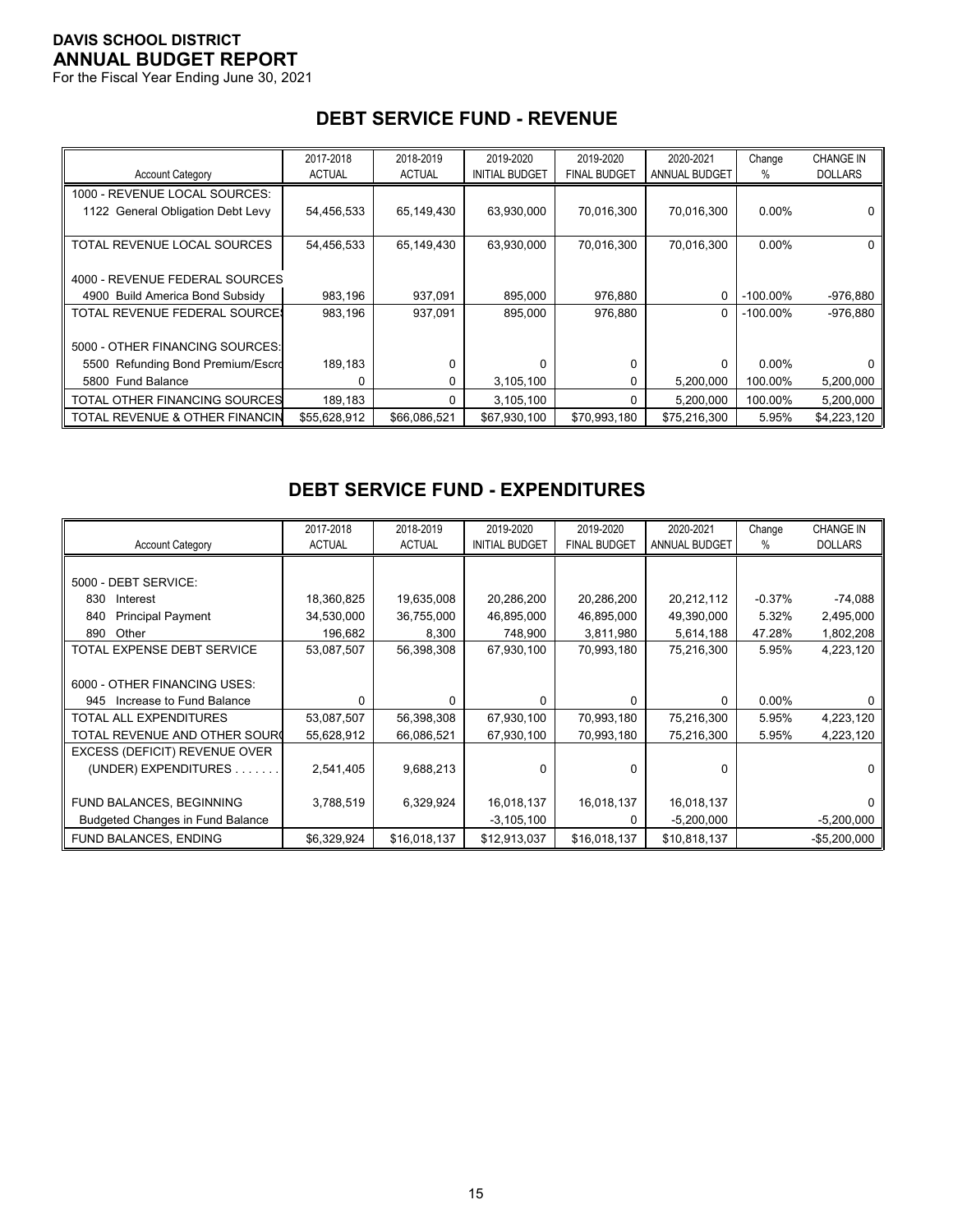For the Fiscal Year Ending June 30, 2021

# **NUTRITION SERVICES FUND - REVENUE**

|                                      | 2017-2018     | 2018-2019     | 2019-2020             | 2019-2020           | 2020-2021     | Change   | <b>CHANGE IN</b> |
|--------------------------------------|---------------|---------------|-----------------------|---------------------|---------------|----------|------------------|
| <b>Account Category</b>              | <b>ACTUAL</b> | <b>ACTUAL</b> | <b>INITIAL BUDGET</b> | <b>FINAL BUDGET</b> | ANNUAL BUDGET | %        | <b>DOLLARS</b>   |
| 1000 - REVENUE LOCAL SOURCES:        |               |               |                       |                     |               |          |                  |
| 1610 Sales to Pupils                 | 7,635,338     | 7,698,899     | 7,795,900             | 7,500,000           | 7,575,000     | 1.00%    | 75,000           |
| 1620 Sales to Adults                 | 184,616       | 184,300       | 188,700               | 188,700             | 190,600       | 1.01%    | 1,900            |
| 1690 Other Local Revenue             | 749,805       | 790,560       | 828,400               | 750,000             | 757,500       | 1.00%    | 7,500            |
| TOTAL REVENUE LOCAL SOURCES          | 8,569,759     | 8,673,759     | 8,813,000             | 8,438,700           | 8,523,100     | 1.00%    | 84,400           |
| 3000 - REVENUE STATE SOURCES         |               |               |                       |                     |               |          |                  |
| 3770 State School Lunch              | 4,316,160     | 4,744,415     | 5,401,300             | 5,400,000           | 5,454,000     | 1.00%    | 54,000           |
| TOTAL REVENUE STATE SOURCES          | 4,316,160     | 4,744,415     | 5,401,300             | 5,400,000           | 5,454,000     | 1.00%    | 54,000           |
| 4000- REVENUE FEDERAL SOURCES:       |               |               |                       |                     |               |          |                  |
| 4571 Lunch Reimbursement             | 2,105,730     | 2,063,763     | 2,091,800             | 2,000,000           | 2,020,000     | 1.00%    | 20,000           |
| 4572 Free / Reduced Price            | 6,110,076     | 5,823,841     | 6,226,700             | 6,300,000           | 6,363,000     | 1.00%    | 63,000           |
| 4574 Breakfast Reimbursement         | 1,372,430     | 1,407,795     | 1,324,800             | 1,400,000           | 1,414,000     | 1.00%    | 14,000           |
| 4576 Federal Food Commodities        | 2,334,321     | 1,770,093     | 2,500,000             | 1,800,000           | 1,800,000     | $0.00\%$ |                  |
| Summer Program Reimburs.<br>4577     |               |               | 0                     | 0                   | 0             | $0.00\%$ | 0                |
| <b>TOTAL REVENUE FEDERAL SOURCE:</b> | 11,922,557    | 11,065,492    | 12,143,300            | 11,500,000          | 11,597,000    | 0.84%    | 97,000           |
| TOTAL REVENUE FOOD SERVICE FUI       | 24,808,476    | 24,483,666    | 26,357,600            | 25,338,700          | 25,574,100    | 0.93%    | 235,400          |
| 5200 Change in Net Assets            | 0             | <sup>0</sup>  | $\Omega$              | 0                   | $\Omega$      | $0.00\%$ | 0                |
| TOTAL AVAILABLE RESOURCES            | \$24,808,476  | \$24,483,666  | \$26,357,600          | \$25,338,700        | \$25,574,100  | 0.93%    | \$235,400        |

#### **NUTRITION SERVICES FUND - EXPENDITURES**

|     |                                        | 2017-2018     | 2018-2019     | 2019-2020             | 2019-2020           | 2020-2021            | Change    | <b>CHANGE IN</b> |
|-----|----------------------------------------|---------------|---------------|-----------------------|---------------------|----------------------|-----------|------------------|
|     | <b>Account Category</b>                | <b>ACTUAL</b> | <b>ACTUAL</b> | <b>INITIAL BUDGET</b> | <b>FINAL BUDGET</b> | <b>ANNUAL BUDGET</b> | $\%$      | <b>DOLLARS</b>   |
|     |                                        |               |               |                       |                     |                      |           |                  |
| 100 | Salaries                               | 6,725,615     | 7,665,997     | 7,631,500             | 8,000,000           | 8,288,000            | 3.60%     | 288,000          |
| 210 | Retirement                             | 1,019,031     | 1,115,525     | 1,101,700             | 1,160,400           | 1,202,200            | 3.60%     | 41,800           |
| 220 | Social Security                        | 481.118       | 550.938       | 545.000               | 580.800             | 601.700              | 3.60%     | 20,900           |
| 240 | Health Insurance                       | 1,355,621     | 1,580,599     | 1,535,400             | 1,625,400           | 1,682,300            | 3.50%     | 56,900           |
| 270 | <b>Workers Compensation</b>            | 39,468        | 64,130        | 30,000                | 65,000              | 65,000               | $0.00\%$  | 0                |
|     | <b>TOTAL BENEFITS</b>                  | 2,895,238     | 3,311,192     | 3,212,100             | 3,431,600           | 3,551,200            | 3.49%     | 119,600          |
| 300 | <b>Professional Services</b>           | 125,916       | 147,381       | 170,800               | 15,000              | 15,000               | 0.00%     | n                |
| 400 | Repair / Rental of Equipment           | 44,175        | 40,796        | 41.900                | 41,500              | 41,500               | 0.00%     |                  |
| 500 | Misc. Purchased Services               | 32,676        | 94,700        | 59,700                | 92,100              | 92,100               | 0.00%     | 0                |
|     | TOTAL PURCHASED SERV.                  | 202,767       | 282,877       | 272,400               | 148,600             | 148,600              | 0.00%     | 0                |
| 610 | Supplies                               | 920.792       | 980.537       | 905.100               | 1,147,600           | 1,147,600            | 0.00%     |                  |
| 630 | Food                                   | 9,913,248     | 9,823,556     | 10,694,400            | 9,039,900           | 9,039,900            | 0.00%     |                  |
| 700 | Misc Equipment                         | 728,078       | 1,591,713     | 400.000               | 585.800             | 413.600              | $-29.40%$ | $-172,200$       |
| 800 | <b>Other Costs</b>                     | 1,037,800     | 765,502       | 742,100               | 1,185,200           | 1,185,200            | $0.00\%$  |                  |
| 904 | <b>USDA Commodities</b>                | 2,527,861     | 1,386,761     | 2,500,000             | 1,800,000           | 1,800,000            | 0.00%     | n                |
|     | <b>TOTAL EXPENSES</b>                  | 24,951,399    | 25.808.135    | 26,357,600            | 25,338,700          | 25,574,100           | 0.93%     | 235,400          |
|     | TOTAL REVENUE AND OTHER SOURC          | 24,808,476    | 24,483,666    | 26,357,600            | 25,338,700          | 25,574,100           | 0.93%     | 235,400          |
|     | INCREASE / (DECREASE) IN NET AS        | $-142,923$    | $-1,324,469$  | $\Omega$              | 0                   | $\Omega$             |           | 0                |
|     | <b>NET ASSETS, BEGINNING</b>           | 10,292,235    | 10,149,312    | 8,824,843             | 8,824,843           | 8,824,843            |           | U                |
|     | <b>Budgeted Change in Fund Balance</b> | 0             | 0             | $\Omega$              | 0                   | 0                    |           | 0                |
|     | <b>NET ASSETS, ENDING</b>              | \$10,149,312  | \$8,824,843   | \$8,824,843           | \$8,824,843         | \$8,824,843          |           | \$0              |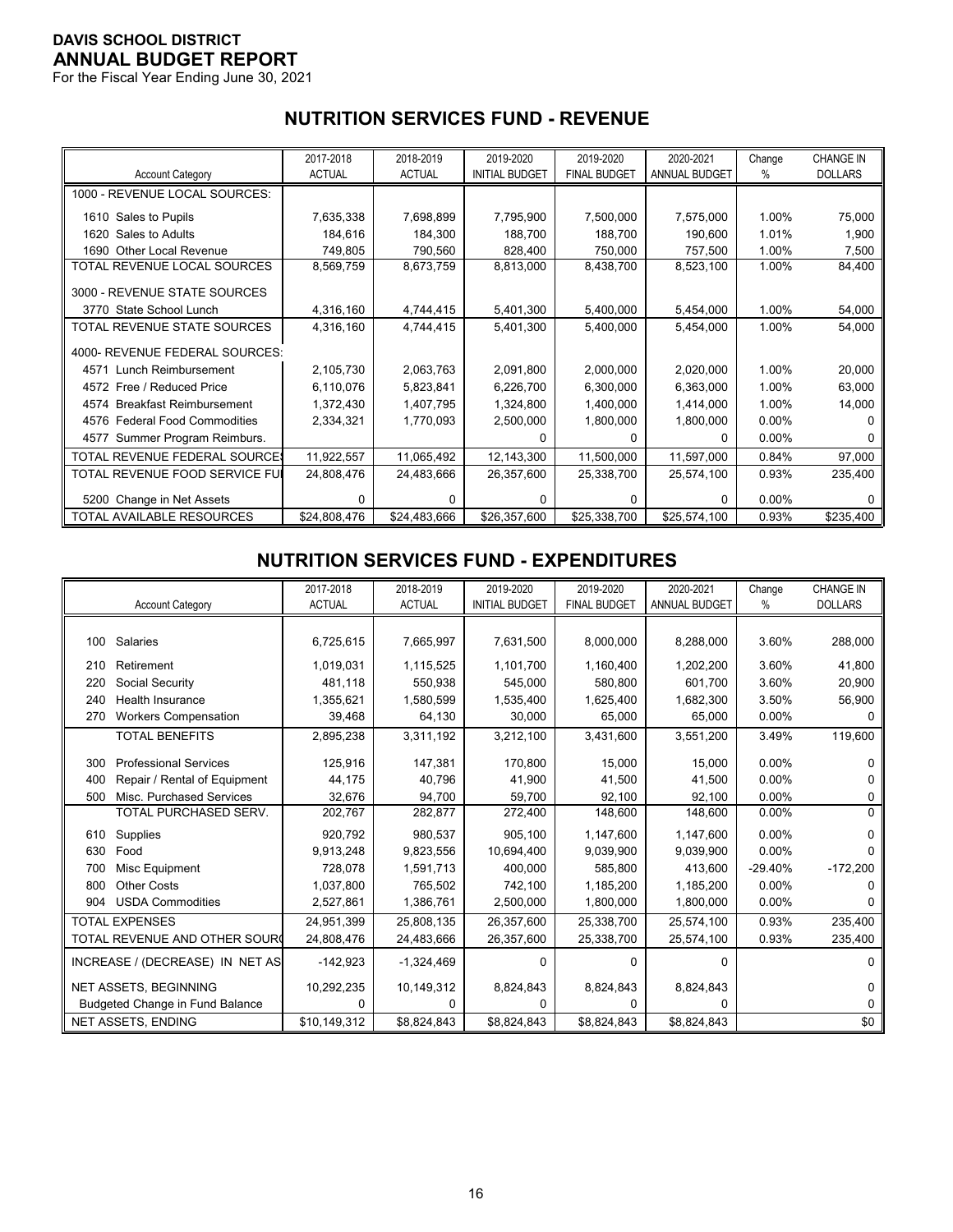For the Fiscal Year Ending June 30, 2021

# **PIONEER ADULT REHABILITATION CENTER FUND - REVENUE**

|                                    | 2017-2018     | 2018-2019     | 2019-2020             | 2019-2020           | 2020-2021            | Change   | <b>CHANGE IN</b> |
|------------------------------------|---------------|---------------|-----------------------|---------------------|----------------------|----------|------------------|
| <b>Account Category</b>            | <b>ACTUAL</b> | <b>ACTUAL</b> | <b>INITIAL BUDGET</b> | <b>FINAL BUDGET</b> | <b>ANNUAL BUDGET</b> | ℅        | <b>DOLLARS</b>   |
| 1000 - LOCAL REVENUE SOURCES:      |               |               |                       |                     |                      |          |                  |
| 1300 Tuitions and Fees             | 58,080        | 50,984        | 55,000                | 55,000              | $\Omega$             | $0.00\%$ |                  |
| 1510 Interest on Investments       | 102.347       | 122,638       | 100.000               | 100.000             | 0                    | $0.00\%$ | 0                |
| 1920 Private Donations             | 0             | 15,000        | $\Omega$              | 10.000              | 0                    | $0.00\%$ | 0                |
| 1992 PARC - Contracts              | 7,095,426     | 9,256,806     | 10,187,400            | 10,000,000          | 0                    | $0.00\%$ | 0                |
| TOTAL REVENUE LOCAL SOURCES        | 7,255,853     | 9,445,428     | 10.342.400            | 10,165,000          | $\Omega$             | $0.00\%$ | 0                |
| 3000 - REVENUE STATE SOURCES       |               |               |                       |                     |                      |          |                  |
| 3910 State Rehab Services          | 207,044       | 200,373       | 217,300               | 200,000             | $\Omega$             | $0.00\%$ |                  |
| 3900 State Social Services         | 824,392       | 745,945       | 812,600               | 750,000             | 0                    | $0.00\%$ |                  |
| TOTAL REVENUE STATE SOURCES        | 1,031,436     | 946,318       | 1,029,900             | 950,000             | $\Omega$             | $0.00\%$ | 0                |
| <b>TOTAL REVENUE</b>               | 8,287,289     | 10.391.746    | 11,372,300            | 11,115,000          | $\Omega$             | $0.00\%$ | 0                |
| 5200 Interfund Transfer (fr Found) | 343.233       | 387,919       | 380.600               | 327,400             | 0                    | $0.00\%$ | 0                |
| TOTAL REVENUE & OTHER SOURCES      | \$8,630,522   | \$10,779,665  | \$11,752,900          | \$11,442,400        | \$0                  | $0.00\%$ | \$0              |

# **PIONEER ADULT REHABILITATION CENTER FUND - EXPENSES**

|     | <b>Account Category</b>              | 2017-2018<br><b>ACTUAL</b> | 2018-2019<br><b>ACTUAL</b> | 2019-2020<br><b>INITIAL BUDGET</b> | 2019-2020<br><b>FINAL BUDGET</b> | 2020-2021<br><b>ANNUAL BUDGET</b> | Change<br>% | <b>CHANGE IN</b><br><b>DOLLARS</b> |
|-----|--------------------------------------|----------------------------|----------------------------|------------------------------------|----------------------------------|-----------------------------------|-------------|------------------------------------|
| 100 | Salaries                             | 4,595,918                  | 4,534,683                  | 4,823,400                          | 4,800,000                        | $\Omega$                          | $0.00\%$    | 0                                  |
| 210 | Retirement                           | 75.782                     | 140,309                    | 69.600                             | 120,000                          | 0                                 | 0.00%       | 0                                  |
| 220 | Social Security                      | 344,385                    | 339,175                    | 360,900                            | 360,900                          | 0                                 | $0.00\%$    |                                    |
| 240 | <b>Health Insurance</b>              | 1.481.148                  | 1,312,191                  | 1,456,100                          | 1,300,000                        | 0                                 | $0.00\%$    |                                    |
| 270 | <b>Workers Compensation</b>          | 20,246                     | 24,999                     | 700                                | 20,000                           | 0                                 | $0.00\%$    |                                    |
| 290 | <b>Other Benefits</b>                | 20,804                     | 882                        | 0                                  | $\Omega$                         | 0                                 | 0.00%       | 0                                  |
|     | <b>TOTAL BENEFITS</b>                | 1,942,365                  | 1,817,556                  | 1,887,300                          | 1,800,900                        | $\Omega$                          | 0.00%       | $\Omega$                           |
| 300 | <b>Professional Services</b>         | 350,321                    | 314,957                    | 339,300                            | 339,300                          | 0                                 | $0.00\%$    | 0                                  |
| 400 | Repair / Rental of Equipment         | 35,095                     | 134,269                    | 146,200                            | 146,300                          | 0                                 | 0.00%       | 0                                  |
| 500 | Misc. Purchased Services             | 104,935                    | 74,563                     | 78,900                             | 79,000                           | 0                                 | $0.00\%$    | 0                                  |
|     | TOTAL PURCHASED SERV.                | 490,351                    | 523,789                    | 564,400                            | 564,600                          | $\Omega$                          | 0.00%       | $\Omega$                           |
| 600 | Supplies                             | 1,439,418                  | 2,208,555                  | 3,733,800                          | 3,791,600                        | 0                                 | $0.00\%$    | 0                                  |
| 700 | Misc Equipment                       | 11.209                     | 62,536                     | 12.000                             | 15,000                           | 0                                 | $0.00\%$    | 0                                  |
| 780 | Depreciation                         | 133,085                    | 133,085                    | 142,000                            | 142,000                          | 0                                 | $0.00\%$    |                                    |
| 800 | <b>Indirect Costs</b>                | 379,311                    | 275,568                    | 590,000                            | 328,300                          | $\Omega$                          | 0.00%       | 0                                  |
|     |                                      |                            |                            |                                    |                                  | 0                                 | 0.00%       | 0                                  |
|     | <b>TOTAL EXPENSES</b>                | 8,991,657                  | 9,555,772                  | 11,752,900                         | 11,442,400                       | $\Omega$                          | 0.00%       | $\Omega$                           |
|     | TOTAL REVENUE AND OTHER SOURC        | 8,630,522                  | 10,779,665                 | 11,752,900                         | 11,442,400                       | 0                                 | $0.00\%$    | 0                                  |
|     | INCREASE / (DECREASE) IN NET ASS     | $-361,135$                 | 1,223,893                  | 0                                  | $\Omega$                         | $\Omega$                          | 0.00%       | $\Omega$                           |
|     | <b>NET ASSETS, BEGINNING</b>         | 6,071,518                  | 5,710,383                  | 6,934,276                          | 6,934,276                        |                                   |             |                                    |
|     | <b>Budgeted Change in Net Assets</b> | 0                          | 0                          | 0                                  | 0                                | $\Omega$                          | 0.00%       | 0                                  |
|     | <b>NET ASSETS, ENDING</b>            | \$5,710,383                | \$6,934,276                | \$6,934,276                        | \$6,934,276                      | \$0                               | 0.00%       | \$0                                |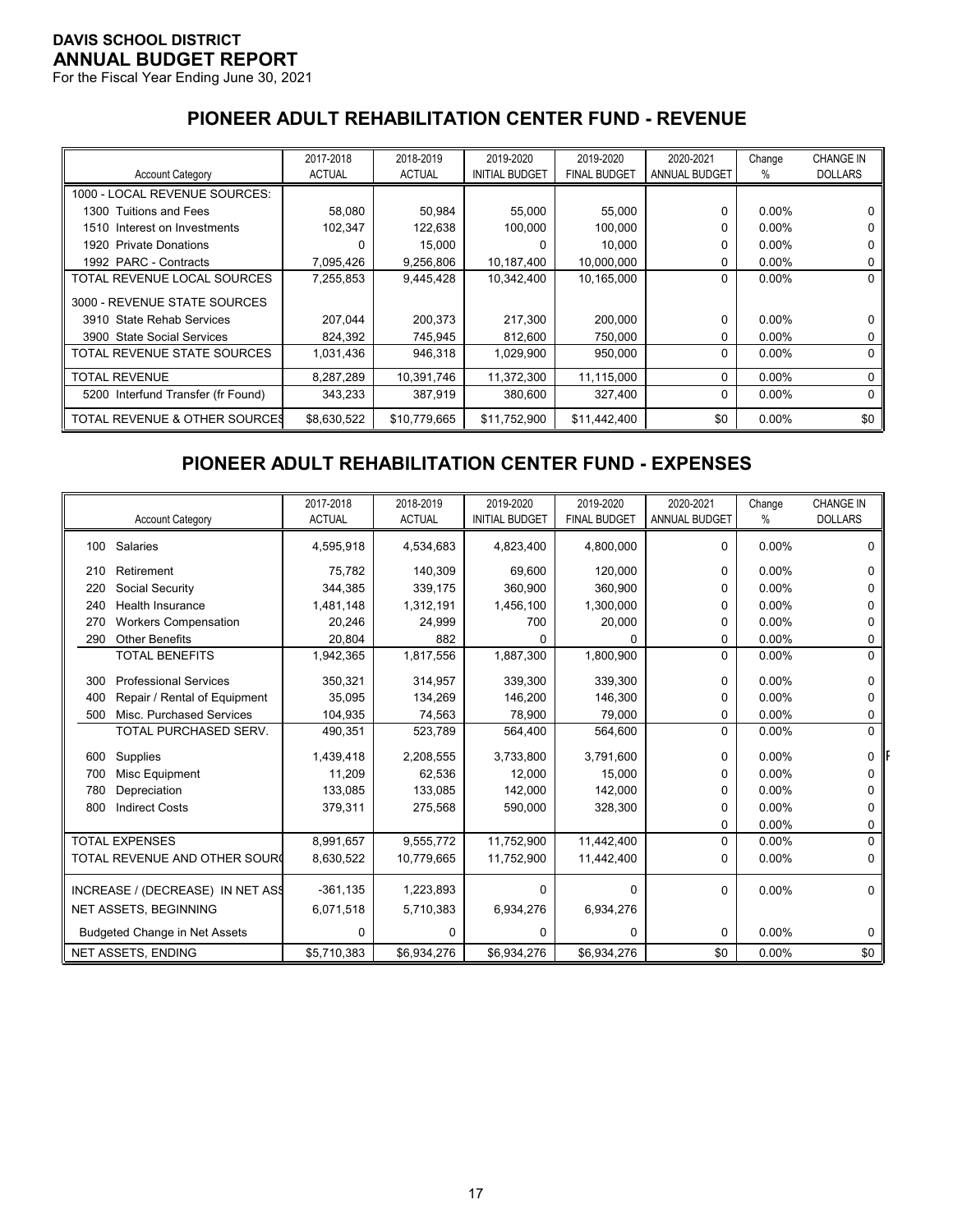For the Fiscal Year Ending June 30, 2021

# **PARC COMMUNITY PARTNERSHIP FOUNDATION FUND - REVENUE**

| <b>Account Category</b>                                                                       | 2017-2018<br><b>ACTUAL</b>   | 2018-2019<br><b>ACTUAL</b>      | 2019-2020<br><b>INITIAL BUDGET</b> | 2019-2020<br><b>FINAL BUDGET</b> | 2020-2021<br>ANNUAL BUDGET | Change<br>%                      | <b>CHANGE IN</b><br><b>DOLLARS</b> |
|-----------------------------------------------------------------------------------------------|------------------------------|---------------------------------|------------------------------------|----------------------------------|----------------------------|----------------------------------|------------------------------------|
| 1510 Interest on Investments<br>1900 Other Local Revenue<br>5200 Interfund Transfer (to PARC) | 8.418<br>407.563<br>-343.233 | 12.493<br>389.269<br>$-387.919$ | 8.000<br>380.600<br>$-380.600$     | 8.000<br>327.400<br>-327.400     |                            | $0.00\%$<br>$0.00\%$<br>$0.00\%$ | 0<br>0                             |
| <b>TOTAL REVENUE</b>                                                                          | \$72.748                     | \$13.843                        | \$8.000                            | \$8.000                          | \$0                        | $0.00\%$                         | \$0                                |

# **PARC COMMUNITY PARTNERSHIP FOUNDATION FUND - EXPENDITURES**

| <b>Account Category</b>                 | 2017-2018<br><b>ACTUAL</b> | 2018-2019<br><b>ACTUAL</b> | 2019-2020<br><b>INITIAL BUDGET</b> | 2019-2020<br><b>FINAL BUDGET</b> | 2020-2021<br><b>ANNUAL BUDGET</b> | Change<br>℅ | <b>CHANGE IN</b><br><b>DOLLARS</b> |
|-----------------------------------------|----------------------------|----------------------------|------------------------------------|----------------------------------|-----------------------------------|-------------|------------------------------------|
|                                         |                            |                            |                                    |                                  |                                   |             |                                    |
| <b>Professional Services</b><br>300     | $\Omega$                   | 20,000                     | 0                                  | 0                                | 0                                 | $0.00\%$    | 0                                  |
| Misc. Purchased Services<br>500         | $\Omega$                   | 0                          | $\Omega$                           | 0                                | 0                                 | $0.00\%$    | 0                                  |
| Supplies<br>600                         | 34,340                     | 14,805                     | 8,000                              | 8,000                            | $\Omega$                          | $0.00\%$    | 0                                  |
| Other Expenses<br>800                   | 43,800                     | O                          | $\Omega$                           | 0                                | 0                                 | $0.00\%$    | 0                                  |
|                                         |                            |                            |                                    |                                  |                                   |             |                                    |
| <b>TOTAL EXPENDITURES</b>               | 78,140                     | 34,805                     | 8,000                              | 8,000                            | 0                                 | $0.00\%$    | 0                                  |
| TOTAL REVENUE AND OTHER SOUR(           | 72,748                     | 13,843                     | 8,000                              | 8,000                            | 0                                 | $0.00\%$    |                                    |
| EXCESS (DEFICIT) REVENUE OVER           |                            |                            |                                    |                                  |                                   |             |                                    |
| (UNDER) EXPENDITURES                    | $-5,392$                   | $-20,962$                  | $\Omega$                           | 0                                | $\mathbf 0$                       |             | 0                                  |
|                                         |                            |                            |                                    |                                  |                                   |             |                                    |
| FUND BALANCE, BEGINNING                 | 477,567                    | 472,175                    | 451,213                            | 451,213                          | 0                                 |             | 0                                  |
| <b>Budgeted Changes in Fund Balance</b> | 0                          |                            | <sup>0</sup>                       | 0                                | 0                                 |             |                                    |
| FUND BALANCE, ENDING                    | \$472,175                  | \$451,213                  | \$451.213                          | \$451,213                        | \$0                               |             | \$0                                |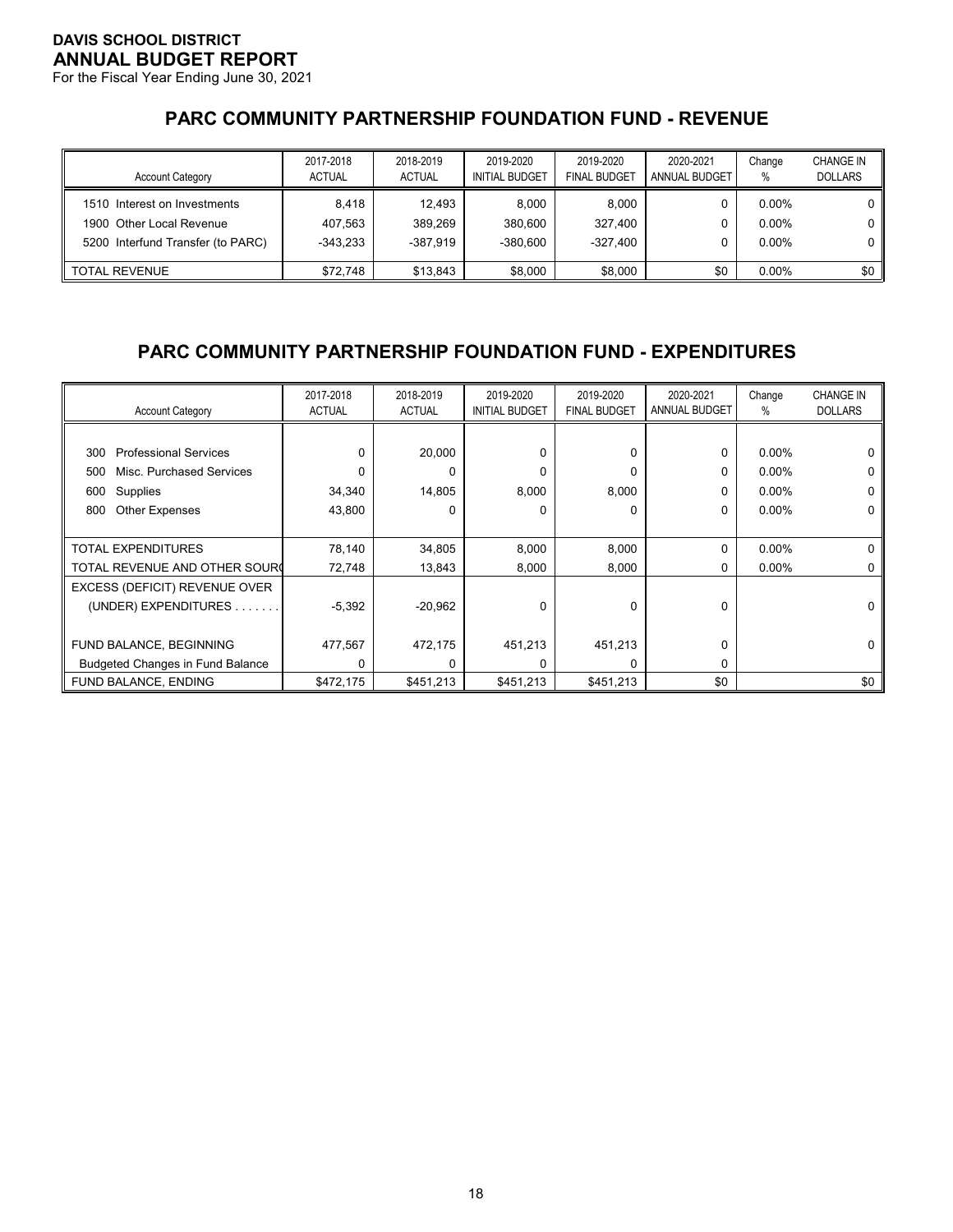For the Fiscal Year Ending June 30, 2021

### **SELF INSURANCE FUND - REVENUES**

| <b>Account Category</b>       | 2017-2018<br><b>ACTUAL</b> | 2018-2019<br><b>ACTUAL</b> | 2019-2020<br><b>INITIAL BUDGET</b> | 2019-2020<br><b>FINAL BUDGET</b> | 2020-2021<br>ANNUAL BUDGET | Change<br>% | <b>CHANGE IN</b><br><b>DOLLARS</b> |
|-------------------------------|----------------------------|----------------------------|------------------------------------|----------------------------------|----------------------------|-------------|------------------------------------|
| 1900 Local Revenues           | 67,926,299                 | 70,042,481                 | 74,514,700                         | 76,500,000                       | 79,254,000                 | 3.60%       | 2,754,000                          |
| <b>TOTAL REVENUE</b>          | 67,926,299                 | 70,042,481                 | 74,514,700                         | 76,500,000                       | 79,254,000                 | 3.60%       | 2,754,000                          |
| 5200 Interfund Transfer       |                            |                            |                                    |                                  | 0                          | $0.00\%$    | 0                                  |
| TOTAL REVENUE & OTHER SOURCES | \$67,926,299               | \$70,042,481               | \$74,514,700                       | \$76,500,000                     | \$79,254,000               | 3.60%       | \$2,754,000                        |

# **SELF INSURANCE FUND - EXPENSES**

| <b>Account Category</b>                | 2017-2018<br><b>ACTUAL</b> | 2018-2019<br><b>ACTUAL</b> | 2019-2020<br><b>INITIAL BUDGET</b> | 2019-2020<br><b>FINAL BUDGET</b> | 2020-2021<br>ANNUAL BUDGET | Change<br>% | <b>CHANGE IN</b><br><b>DOLLARS</b> |
|----------------------------------------|----------------------------|----------------------------|------------------------------------|----------------------------------|----------------------------|-------------|------------------------------------|
|                                        |                            |                            |                                    |                                  |                            |             |                                    |
| <b>Health and Dental Claims</b><br>240 | 60,794,807                 | 66,878,534                 | 68,939,700                         | 70,925,000                       | 73,567,500                 | 3.73%       | 2,642,500                          |
| <b>TOTAL BENEFITS</b>                  | 60,794,807                 | 66,878,534                 | 68,939,700                         | 70,925,000                       | 73,567,500                 | 3.73%       | 2,642,500                          |
|                                        |                            |                            |                                    |                                  |                            |             |                                    |
| <b>Professional Services</b><br>300    | 4,829,443                  | 5,186,153                  | 5,575,000                          | 5,575,000                        | 5,686,500                  | 2.00%       | 111,500                            |
| TOTAL PURCHASED SERV.                  | 4,829,443                  | 5,186,153                  | 5,575,000                          | 5,575,000                        | 5,686,500                  | 2.00%       | 111,500                            |
|                                        |                            |                            |                                    |                                  |                            |             |                                    |
| Other Sources and Uses<br>900          | 0                          | <sup>0</sup>               |                                    | 0                                | 0                          | $0.00\%$    | O                                  |
|                                        |                            |                            |                                    |                                  |                            |             |                                    |
| <b>TOTAL EXPENSES</b>                  | 65,624,250                 | 72,064,687                 | 74,514,700                         | 76,500,000                       | 79,254,000                 | 3.60%       | 2,754,000                          |
| TOTAL REVENUE AND OTHER SOUR(          | 67,926,299                 | 70,042,481                 | 74,514,700                         | 76,500,000                       | 79,254,000                 | 3.60%       | 2,754,000                          |
|                                        |                            |                            |                                    |                                  |                            |             |                                    |
| INCREASE / (DECREASE) IN NET ASS       | 2,302,049                  | $-2,022,206$               |                                    | 0                                | 0                          |             |                                    |
| <b>NET POSITION, BEGINNING</b>         | 6,955,519                  | 9,257,568                  | 7,235,362                          | 7,235,362                        | 7,235,362                  |             |                                    |
| <b>Budgeted Change in Position</b>     | 0                          | 0                          |                                    | $\Omega$                         | $\Omega$                   |             |                                    |
| <b>NET POSITION, ENDING</b>            | \$9,257,568                | \$7,235,362                | \$7,235,362                        | \$7,235,362                      | \$7,235,362                |             | \$0                                |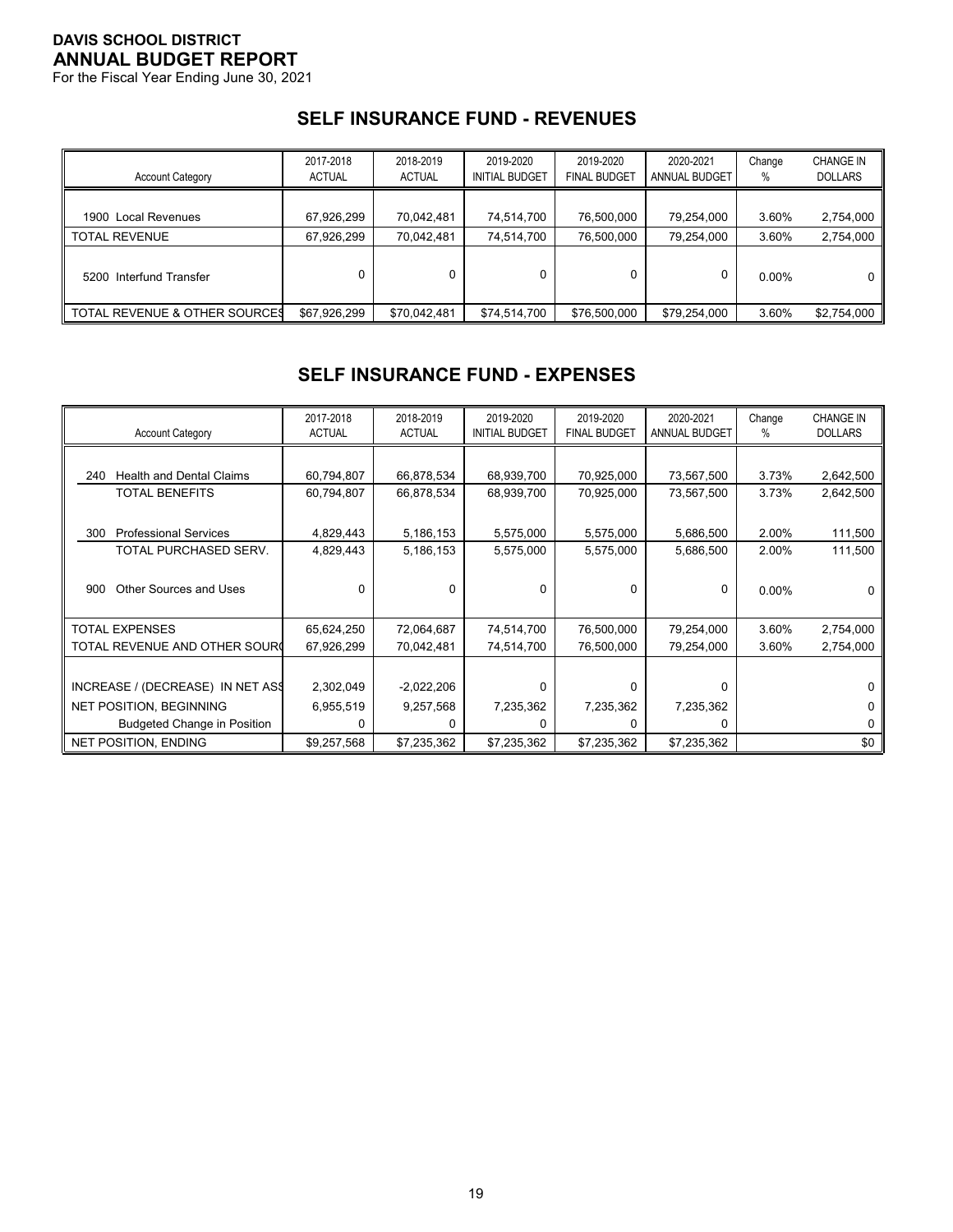For the Fiscal Year Ending June 30, 2021

# **DAVIS EDUCATION FOUNDATION FUND - REVENUE**

| <b>Account Category</b>                                                              | 2017-2018<br><b>ACTUAL</b> | 2018-2019<br><b>ACTUAL</b> | 2019-2020<br><b>INITIAL BUDGET</b> | 2019-2020<br><b>FINAL BUDGET</b> | 2020-2021<br><b>ANNUAL BUDGET</b> | Change<br>$\%$                   | <b>CHANGE IN</b><br><b>DOLLARS</b> |
|--------------------------------------------------------------------------------------|----------------------------|----------------------------|------------------------------------|----------------------------------|-----------------------------------|----------------------------------|------------------------------------|
| 1510 Interest on Investments<br>1900 Other Local Revenue<br>5800 Use of Fund Balance | 17.114<br>1.950.201        | 32.130<br>2.722.137        | 31.000<br>2.615.300                | 24.000<br>2.813.000<br>0         | 24.000<br>2.813.000<br>0          | $0.00\%$<br>$0.00\%$<br>$0.00\%$ |                                    |
| <b>TOTAL REVENUE</b>                                                                 | \$1,967,315                | \$2.754.267                | \$2,646,300                        | \$2,837,000                      | \$2,837,000                       | $0.00\%$                         | \$0                                |

# **DAVIS EDUCATION FOUNDATION FUND - EXPENDITURES**

|                                         | 2017-2018     | 2018-2019     | 2019-2020             | 2019-2020           | 2020-2021     | Change   | <b>CHANGE IN</b> |
|-----------------------------------------|---------------|---------------|-----------------------|---------------------|---------------|----------|------------------|
| <b>Account Category</b>                 | <b>ACTUAL</b> | <b>ACTUAL</b> | <b>INITIAL BUDGET</b> | <b>FINAL BUDGET</b> | ANNUAL BUDGET | %        | <b>DOLLARS</b>   |
|                                         |               |               |                       |                     |               |          |                  |
| <b>Professional Services</b><br>300     | 1,100         | 72            | 100                   | 100                 | 100           | $0.00\%$ |                  |
| Misc. Purchased Services<br>500         | 7,124         | 13,323        | 12,900                | 10,000              | 10,000        | $0.00\%$ |                  |
| Supplies<br>600                         | 470,573       | 492,879       | 453,600               | 647,200             | 647.200       | $0.00\%$ |                  |
| Interfund Transfers<br>930              | 1,431,641     | 1,830,098     | 2,179,700             | 2,179,700           | 2,179,700     | $0.00\%$ |                  |
| <b>TOTAL EXPENDITURES</b>               | 1,910,438     | 2,336,372     | 2,646,300             | 2,837,000           | 2,837,000     | $0.00\%$ |                  |
| TOTAL REVENUE AND OTHER SOURC           | 1,967,315     | 2,754,267     | 2.646.300             | 2,837,000           | 2,837,000     | $0.00\%$ |                  |
| EXCESS (DEFICIT) REVENUE OVER           |               |               |                       |                     |               |          |                  |
| (UNDER) EXPENDITURES.                   | 56,877        | 417,895       | 0                     | 0                   | 0             |          |                  |
|                                         |               |               |                       |                     |               |          |                  |
| FUND BALANCE, BEGINNING                 | 1,703,847     | 1,760,724     | 2,178,619             | 2,178,619           | 2,178,619     |          |                  |
| <b>Budgeted Changes in Fund Balance</b> | 0             | n             |                       | 0                   | 0             |          |                  |
| FUND BALANCE, ENDING                    | \$1,760,724   | \$2,178,619   | \$2,178,619           | \$2,178,619         | \$2,178,619   |          | \$0              |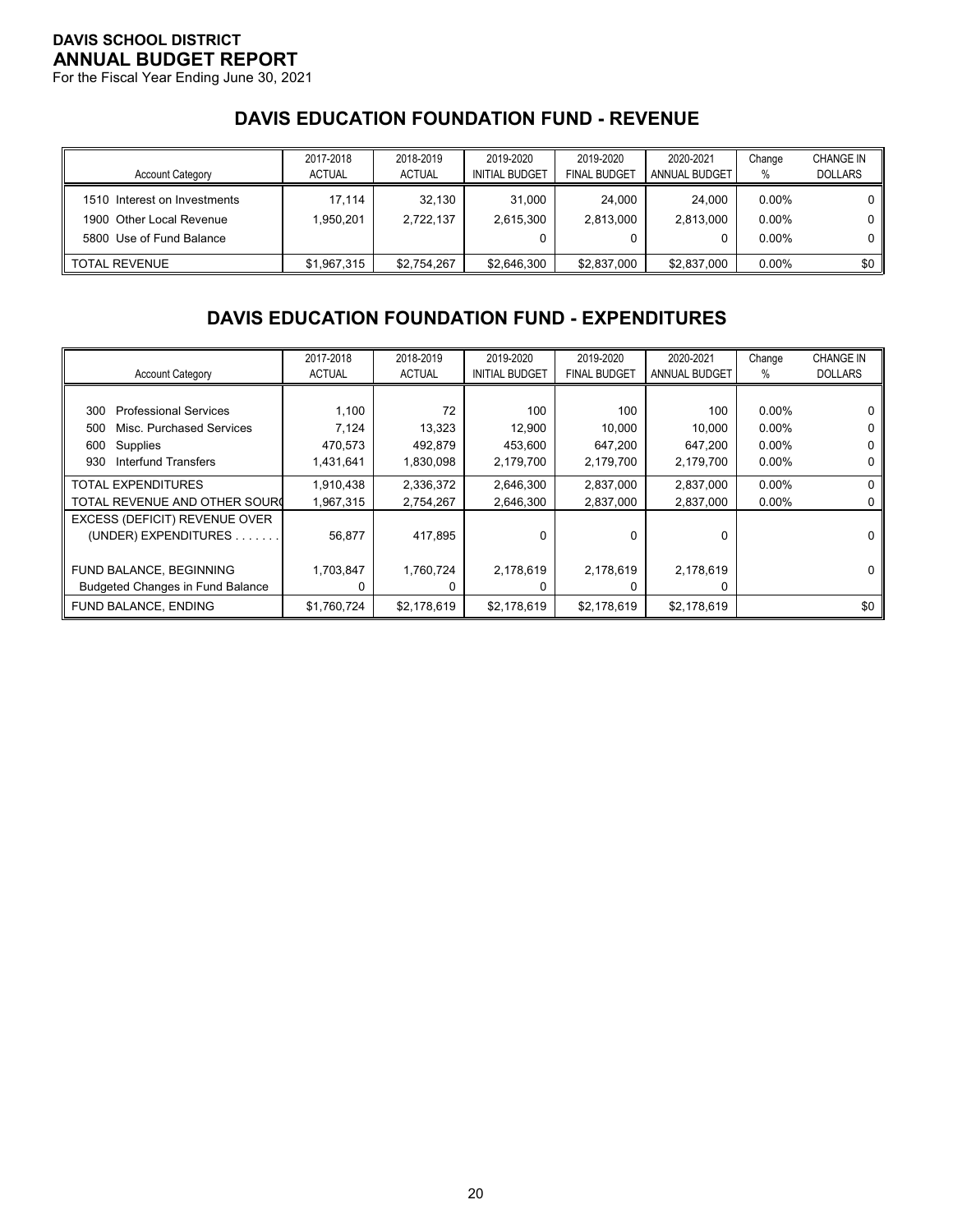For the Fiscal Year Ending June 30, 2021

# **SUMMARY OF ALL FUND BUDGETS**

| <b>DOLLARS</b><br><b>ACTUAL</b><br><b>ACTUAL</b><br><b>INITIAL BUDGET</b><br><b>FINAL BUDGET</b><br>ANNUAL BUDGET<br>$\%$<br><b>Account Category</b><br><b>GENERAL FUND:</b><br>Revenues & Other Sources<br>511,907,223<br>531,657,738<br>560,537,700<br>556,861,300<br>567,784,200<br>1.96%<br>10,922,900<br>501,033,535<br>521,617,092<br>560,537,700<br>556,861,300<br>567,784,200<br>1.96%<br>10,922,900<br>Expenditures & Other Uses<br><b>STUDENT ACTIVITIES FUND:</b><br>Revenues & Other Sources<br>17,710,719<br>18,611,844<br>20,853,600<br>19,772,400<br>19,898,900<br>0.64%<br>126,500<br>Expenditures & Other Uses<br>17,293,877<br>18,493,511<br>20,853,600<br>19,772,400<br>19,898,900<br>0.64%<br>126,500<br><b>TAX INCREMENT FUND</b><br>14,000,000<br>14,000,000<br>Revenues & Other Sources<br>9,639,596<br>10,596,384<br>13,000,000<br>0.00%<br>$\Omega$<br>0.00%<br>Expenditures & Other Uses<br>9,639,596<br>10,596,384<br>13,000,000<br>14,000,000<br>14,000,000<br>$\Omega$<br><b>CAPITAL OUTLAY FUND:</b><br>Revenues & Other Sources<br>96,551,071<br>79,939,809<br>75,970,200<br>115,230,900<br>45,745,700<br>$-60.30%$<br>$-69,485,200$<br>Expenditures & Other Uses<br>125,801,248<br>73,118,419<br>75,970,200<br>115,230,900<br>45,745,700<br>$-60.30%$<br>$-69,485,200$<br><b>DEBT SERVICE FUND:</b><br>67,930,100<br><b>Revenues &amp; Other Sources</b><br>55,628,912<br>66,086,521<br>70,993,180<br>75,216,300<br>5.95%<br>4,223,120<br>67,930,100<br>Expenditures & Other Uses<br>53,087,507<br>56,398,308<br>70,993,180<br>75,216,300<br>5.95%<br>4,223,120<br><b>FOOD SERVICE FUND:</b><br>Revenues & Other Sources<br>24,483,666<br>26,357,600<br>25,338,700<br>0.93%<br>235,400<br>24,808,476<br>25,574,100<br>Expenditures & Other Uses<br>26,357,600<br>0.93%<br>235,400<br>24,951,399<br>25,808,135<br>25,338,700<br>25,574,100<br><b>SELF INSURANCE FUND:</b><br>Revenues & Other Sources<br>67,926,299<br>70,042,481<br>74,514,700<br>76,500,000<br>79,254,000<br>3.60%<br>2,754,000<br>76,500,000<br>3.60%<br>2,754,000<br>Expenses & Other Uses<br>65,624,250<br>72,064,687<br>74,514,700<br>79,254,000<br>P.A.R.C. FUND:<br><b>Revenues &amp; Other Sources</b><br>8,630,522<br>10,779,665<br>11,752,900<br>11,442,400<br>$\mathbf 0$<br>$-100.00\%$<br>$-11,442,400$<br>11,442,400<br>$-11,442,400$<br>Expenses & Other Uses<br>8,991,657<br>9,555,772<br>11,752,900<br>$\Omega$<br>$-100.00\%$<br><b>P.A.R.C. FOUNDATION FUND:</b><br>Revenues & Other Sources<br>13,843<br>8,000<br>8,000<br>$\mathbf 0$<br>$-100.00\%$<br>$-8,000$<br>72,748<br>Expenditures & Other Uses<br>34,805<br>8,000<br>8,000<br>$\Omega$<br>$-100.00\%$<br>$-8,000$<br>78,140<br><b>DAVIS FOUNDATION FUND:</b><br>Revenues & Other Sources<br>1,967,315<br>2,754,267<br>2,646,300<br>2,837,000<br>2,837,000<br>0.00%<br>0<br>2,646,300<br>0.00%<br>Expenditures & Other Uses<br>1,910,438<br>2,336,372<br>2,837,000<br>2,837,000<br>$\Omega$ |                             | 2017-2018   | 2018-2019   | 2019-2020   | 2019-2020   | 2020-2021   | Change   | <b>CHANGE IN</b> |
|--------------------------------------------------------------------------------------------------------------------------------------------------------------------------------------------------------------------------------------------------------------------------------------------------------------------------------------------------------------------------------------------------------------------------------------------------------------------------------------------------------------------------------------------------------------------------------------------------------------------------------------------------------------------------------------------------------------------------------------------------------------------------------------------------------------------------------------------------------------------------------------------------------------------------------------------------------------------------------------------------------------------------------------------------------------------------------------------------------------------------------------------------------------------------------------------------------------------------------------------------------------------------------------------------------------------------------------------------------------------------------------------------------------------------------------------------------------------------------------------------------------------------------------------------------------------------------------------------------------------------------------------------------------------------------------------------------------------------------------------------------------------------------------------------------------------------------------------------------------------------------------------------------------------------------------------------------------------------------------------------------------------------------------------------------------------------------------------------------------------------------------------------------------------------------------------------------------------------------------------------------------------------------------------------------------------------------------------------------------------------------------------------------------------------------------------------------------------------------------------------------------------------------------------------------------------------------------------------------------------------------------------------------------------------------------------------------------------------------------------------------------------------------------------------------------------------------------------------------------------------------------------------------------------------------------------------------------------------|-----------------------------|-------------|-------------|-------------|-------------|-------------|----------|------------------|
|                                                                                                                                                                                                                                                                                                                                                                                                                                                                                                                                                                                                                                                                                                                                                                                                                                                                                                                                                                                                                                                                                                                                                                                                                                                                                                                                                                                                                                                                                                                                                                                                                                                                                                                                                                                                                                                                                                                                                                                                                                                                                                                                                                                                                                                                                                                                                                                                                                                                                                                                                                                                                                                                                                                                                                                                                                                                                                                                                                          |                             |             |             |             |             |             |          |                  |
|                                                                                                                                                                                                                                                                                                                                                                                                                                                                                                                                                                                                                                                                                                                                                                                                                                                                                                                                                                                                                                                                                                                                                                                                                                                                                                                                                                                                                                                                                                                                                                                                                                                                                                                                                                                                                                                                                                                                                                                                                                                                                                                                                                                                                                                                                                                                                                                                                                                                                                                                                                                                                                                                                                                                                                                                                                                                                                                                                                          |                             |             |             |             |             |             |          |                  |
|                                                                                                                                                                                                                                                                                                                                                                                                                                                                                                                                                                                                                                                                                                                                                                                                                                                                                                                                                                                                                                                                                                                                                                                                                                                                                                                                                                                                                                                                                                                                                                                                                                                                                                                                                                                                                                                                                                                                                                                                                                                                                                                                                                                                                                                                                                                                                                                                                                                                                                                                                                                                                                                                                                                                                                                                                                                                                                                                                                          |                             |             |             |             |             |             |          |                  |
|                                                                                                                                                                                                                                                                                                                                                                                                                                                                                                                                                                                                                                                                                                                                                                                                                                                                                                                                                                                                                                                                                                                                                                                                                                                                                                                                                                                                                                                                                                                                                                                                                                                                                                                                                                                                                                                                                                                                                                                                                                                                                                                                                                                                                                                                                                                                                                                                                                                                                                                                                                                                                                                                                                                                                                                                                                                                                                                                                                          |                             |             |             |             |             |             |          |                  |
|                                                                                                                                                                                                                                                                                                                                                                                                                                                                                                                                                                                                                                                                                                                                                                                                                                                                                                                                                                                                                                                                                                                                                                                                                                                                                                                                                                                                                                                                                                                                                                                                                                                                                                                                                                                                                                                                                                                                                                                                                                                                                                                                                                                                                                                                                                                                                                                                                                                                                                                                                                                                                                                                                                                                                                                                                                                                                                                                                                          |                             |             |             |             |             |             |          |                  |
|                                                                                                                                                                                                                                                                                                                                                                                                                                                                                                                                                                                                                                                                                                                                                                                                                                                                                                                                                                                                                                                                                                                                                                                                                                                                                                                                                                                                                                                                                                                                                                                                                                                                                                                                                                                                                                                                                                                                                                                                                                                                                                                                                                                                                                                                                                                                                                                                                                                                                                                                                                                                                                                                                                                                                                                                                                                                                                                                                                          |                             |             |             |             |             |             |          |                  |
|                                                                                                                                                                                                                                                                                                                                                                                                                                                                                                                                                                                                                                                                                                                                                                                                                                                                                                                                                                                                                                                                                                                                                                                                                                                                                                                                                                                                                                                                                                                                                                                                                                                                                                                                                                                                                                                                                                                                                                                                                                                                                                                                                                                                                                                                                                                                                                                                                                                                                                                                                                                                                                                                                                                                                                                                                                                                                                                                                                          |                             |             |             |             |             |             |          |                  |
|                                                                                                                                                                                                                                                                                                                                                                                                                                                                                                                                                                                                                                                                                                                                                                                                                                                                                                                                                                                                                                                                                                                                                                                                                                                                                                                                                                                                                                                                                                                                                                                                                                                                                                                                                                                                                                                                                                                                                                                                                                                                                                                                                                                                                                                                                                                                                                                                                                                                                                                                                                                                                                                                                                                                                                                                                                                                                                                                                                          |                             |             |             |             |             |             |          |                  |
|                                                                                                                                                                                                                                                                                                                                                                                                                                                                                                                                                                                                                                                                                                                                                                                                                                                                                                                                                                                                                                                                                                                                                                                                                                                                                                                                                                                                                                                                                                                                                                                                                                                                                                                                                                                                                                                                                                                                                                                                                                                                                                                                                                                                                                                                                                                                                                                                                                                                                                                                                                                                                                                                                                                                                                                                                                                                                                                                                                          |                             |             |             |             |             |             |          |                  |
|                                                                                                                                                                                                                                                                                                                                                                                                                                                                                                                                                                                                                                                                                                                                                                                                                                                                                                                                                                                                                                                                                                                                                                                                                                                                                                                                                                                                                                                                                                                                                                                                                                                                                                                                                                                                                                                                                                                                                                                                                                                                                                                                                                                                                                                                                                                                                                                                                                                                                                                                                                                                                                                                                                                                                                                                                                                                                                                                                                          |                             |             |             |             |             |             |          |                  |
|                                                                                                                                                                                                                                                                                                                                                                                                                                                                                                                                                                                                                                                                                                                                                                                                                                                                                                                                                                                                                                                                                                                                                                                                                                                                                                                                                                                                                                                                                                                                                                                                                                                                                                                                                                                                                                                                                                                                                                                                                                                                                                                                                                                                                                                                                                                                                                                                                                                                                                                                                                                                                                                                                                                                                                                                                                                                                                                                                                          |                             |             |             |             |             |             |          |                  |
|                                                                                                                                                                                                                                                                                                                                                                                                                                                                                                                                                                                                                                                                                                                                                                                                                                                                                                                                                                                                                                                                                                                                                                                                                                                                                                                                                                                                                                                                                                                                                                                                                                                                                                                                                                                                                                                                                                                                                                                                                                                                                                                                                                                                                                                                                                                                                                                                                                                                                                                                                                                                                                                                                                                                                                                                                                                                                                                                                                          |                             |             |             |             |             |             |          |                  |
|                                                                                                                                                                                                                                                                                                                                                                                                                                                                                                                                                                                                                                                                                                                                                                                                                                                                                                                                                                                                                                                                                                                                                                                                                                                                                                                                                                                                                                                                                                                                                                                                                                                                                                                                                                                                                                                                                                                                                                                                                                                                                                                                                                                                                                                                                                                                                                                                                                                                                                                                                                                                                                                                                                                                                                                                                                                                                                                                                                          |                             |             |             |             |             |             |          |                  |
|                                                                                                                                                                                                                                                                                                                                                                                                                                                                                                                                                                                                                                                                                                                                                                                                                                                                                                                                                                                                                                                                                                                                                                                                                                                                                                                                                                                                                                                                                                                                                                                                                                                                                                                                                                                                                                                                                                                                                                                                                                                                                                                                                                                                                                                                                                                                                                                                                                                                                                                                                                                                                                                                                                                                                                                                                                                                                                                                                                          |                             |             |             |             |             |             |          |                  |
|                                                                                                                                                                                                                                                                                                                                                                                                                                                                                                                                                                                                                                                                                                                                                                                                                                                                                                                                                                                                                                                                                                                                                                                                                                                                                                                                                                                                                                                                                                                                                                                                                                                                                                                                                                                                                                                                                                                                                                                                                                                                                                                                                                                                                                                                                                                                                                                                                                                                                                                                                                                                                                                                                                                                                                                                                                                                                                                                                                          |                             |             |             |             |             |             |          |                  |
|                                                                                                                                                                                                                                                                                                                                                                                                                                                                                                                                                                                                                                                                                                                                                                                                                                                                                                                                                                                                                                                                                                                                                                                                                                                                                                                                                                                                                                                                                                                                                                                                                                                                                                                                                                                                                                                                                                                                                                                                                                                                                                                                                                                                                                                                                                                                                                                                                                                                                                                                                                                                                                                                                                                                                                                                                                                                                                                                                                          |                             |             |             |             |             |             |          |                  |
|                                                                                                                                                                                                                                                                                                                                                                                                                                                                                                                                                                                                                                                                                                                                                                                                                                                                                                                                                                                                                                                                                                                                                                                                                                                                                                                                                                                                                                                                                                                                                                                                                                                                                                                                                                                                                                                                                                                                                                                                                                                                                                                                                                                                                                                                                                                                                                                                                                                                                                                                                                                                                                                                                                                                                                                                                                                                                                                                                                          |                             |             |             |             |             |             |          |                  |
|                                                                                                                                                                                                                                                                                                                                                                                                                                                                                                                                                                                                                                                                                                                                                                                                                                                                                                                                                                                                                                                                                                                                                                                                                                                                                                                                                                                                                                                                                                                                                                                                                                                                                                                                                                                                                                                                                                                                                                                                                                                                                                                                                                                                                                                                                                                                                                                                                                                                                                                                                                                                                                                                                                                                                                                                                                                                                                                                                                          |                             |             |             |             |             |             |          |                  |
|                                                                                                                                                                                                                                                                                                                                                                                                                                                                                                                                                                                                                                                                                                                                                                                                                                                                                                                                                                                                                                                                                                                                                                                                                                                                                                                                                                                                                                                                                                                                                                                                                                                                                                                                                                                                                                                                                                                                                                                                                                                                                                                                                                                                                                                                                                                                                                                                                                                                                                                                                                                                                                                                                                                                                                                                                                                                                                                                                                          |                             |             |             |             |             |             |          |                  |
|                                                                                                                                                                                                                                                                                                                                                                                                                                                                                                                                                                                                                                                                                                                                                                                                                                                                                                                                                                                                                                                                                                                                                                                                                                                                                                                                                                                                                                                                                                                                                                                                                                                                                                                                                                                                                                                                                                                                                                                                                                                                                                                                                                                                                                                                                                                                                                                                                                                                                                                                                                                                                                                                                                                                                                                                                                                                                                                                                                          |                             |             |             |             |             |             |          |                  |
|                                                                                                                                                                                                                                                                                                                                                                                                                                                                                                                                                                                                                                                                                                                                                                                                                                                                                                                                                                                                                                                                                                                                                                                                                                                                                                                                                                                                                                                                                                                                                                                                                                                                                                                                                                                                                                                                                                                                                                                                                                                                                                                                                                                                                                                                                                                                                                                                                                                                                                                                                                                                                                                                                                                                                                                                                                                                                                                                                                          |                             |             |             |             |             |             |          |                  |
|                                                                                                                                                                                                                                                                                                                                                                                                                                                                                                                                                                                                                                                                                                                                                                                                                                                                                                                                                                                                                                                                                                                                                                                                                                                                                                                                                                                                                                                                                                                                                                                                                                                                                                                                                                                                                                                                                                                                                                                                                                                                                                                                                                                                                                                                                                                                                                                                                                                                                                                                                                                                                                                                                                                                                                                                                                                                                                                                                                          |                             |             |             |             |             |             |          |                  |
|                                                                                                                                                                                                                                                                                                                                                                                                                                                                                                                                                                                                                                                                                                                                                                                                                                                                                                                                                                                                                                                                                                                                                                                                                                                                                                                                                                                                                                                                                                                                                                                                                                                                                                                                                                                                                                                                                                                                                                                                                                                                                                                                                                                                                                                                                                                                                                                                                                                                                                                                                                                                                                                                                                                                                                                                                                                                                                                                                                          |                             |             |             |             |             |             |          |                  |
|                                                                                                                                                                                                                                                                                                                                                                                                                                                                                                                                                                                                                                                                                                                                                                                                                                                                                                                                                                                                                                                                                                                                                                                                                                                                                                                                                                                                                                                                                                                                                                                                                                                                                                                                                                                                                                                                                                                                                                                                                                                                                                                                                                                                                                                                                                                                                                                                                                                                                                                                                                                                                                                                                                                                                                                                                                                                                                                                                                          |                             |             |             |             |             |             |          |                  |
|                                                                                                                                                                                                                                                                                                                                                                                                                                                                                                                                                                                                                                                                                                                                                                                                                                                                                                                                                                                                                                                                                                                                                                                                                                                                                                                                                                                                                                                                                                                                                                                                                                                                                                                                                                                                                                                                                                                                                                                                                                                                                                                                                                                                                                                                                                                                                                                                                                                                                                                                                                                                                                                                                                                                                                                                                                                                                                                                                                          |                             |             |             |             |             |             |          |                  |
|                                                                                                                                                                                                                                                                                                                                                                                                                                                                                                                                                                                                                                                                                                                                                                                                                                                                                                                                                                                                                                                                                                                                                                                                                                                                                                                                                                                                                                                                                                                                                                                                                                                                                                                                                                                                                                                                                                                                                                                                                                                                                                                                                                                                                                                                                                                                                                                                                                                                                                                                                                                                                                                                                                                                                                                                                                                                                                                                                                          |                             |             |             |             |             |             |          |                  |
|                                                                                                                                                                                                                                                                                                                                                                                                                                                                                                                                                                                                                                                                                                                                                                                                                                                                                                                                                                                                                                                                                                                                                                                                                                                                                                                                                                                                                                                                                                                                                                                                                                                                                                                                                                                                                                                                                                                                                                                                                                                                                                                                                                                                                                                                                                                                                                                                                                                                                                                                                                                                                                                                                                                                                                                                                                                                                                                                                                          |                             |             |             |             |             |             |          |                  |
|                                                                                                                                                                                                                                                                                                                                                                                                                                                                                                                                                                                                                                                                                                                                                                                                                                                                                                                                                                                                                                                                                                                                                                                                                                                                                                                                                                                                                                                                                                                                                                                                                                                                                                                                                                                                                                                                                                                                                                                                                                                                                                                                                                                                                                                                                                                                                                                                                                                                                                                                                                                                                                                                                                                                                                                                                                                                                                                                                                          |                             |             |             |             |             |             |          |                  |
|                                                                                                                                                                                                                                                                                                                                                                                                                                                                                                                                                                                                                                                                                                                                                                                                                                                                                                                                                                                                                                                                                                                                                                                                                                                                                                                                                                                                                                                                                                                                                                                                                                                                                                                                                                                                                                                                                                                                                                                                                                                                                                                                                                                                                                                                                                                                                                                                                                                                                                                                                                                                                                                                                                                                                                                                                                                                                                                                                                          |                             |             |             |             |             |             |          |                  |
|                                                                                                                                                                                                                                                                                                                                                                                                                                                                                                                                                                                                                                                                                                                                                                                                                                                                                                                                                                                                                                                                                                                                                                                                                                                                                                                                                                                                                                                                                                                                                                                                                                                                                                                                                                                                                                                                                                                                                                                                                                                                                                                                                                                                                                                                                                                                                                                                                                                                                                                                                                                                                                                                                                                                                                                                                                                                                                                                                                          |                             |             |             |             |             |             |          |                  |
|                                                                                                                                                                                                                                                                                                                                                                                                                                                                                                                                                                                                                                                                                                                                                                                                                                                                                                                                                                                                                                                                                                                                                                                                                                                                                                                                                                                                                                                                                                                                                                                                                                                                                                                                                                                                                                                                                                                                                                                                                                                                                                                                                                                                                                                                                                                                                                                                                                                                                                                                                                                                                                                                                                                                                                                                                                                                                                                                                                          |                             |             |             |             |             |             |          |                  |
|                                                                                                                                                                                                                                                                                                                                                                                                                                                                                                                                                                                                                                                                                                                                                                                                                                                                                                                                                                                                                                                                                                                                                                                                                                                                                                                                                                                                                                                                                                                                                                                                                                                                                                                                                                                                                                                                                                                                                                                                                                                                                                                                                                                                                                                                                                                                                                                                                                                                                                                                                                                                                                                                                                                                                                                                                                                                                                                                                                          |                             |             |             |             |             |             |          |                  |
|                                                                                                                                                                                                                                                                                                                                                                                                                                                                                                                                                                                                                                                                                                                                                                                                                                                                                                                                                                                                                                                                                                                                                                                                                                                                                                                                                                                                                                                                                                                                                                                                                                                                                                                                                                                                                                                                                                                                                                                                                                                                                                                                                                                                                                                                                                                                                                                                                                                                                                                                                                                                                                                                                                                                                                                                                                                                                                                                                                          |                             |             |             |             |             |             |          |                  |
|                                                                                                                                                                                                                                                                                                                                                                                                                                                                                                                                                                                                                                                                                                                                                                                                                                                                                                                                                                                                                                                                                                                                                                                                                                                                                                                                                                                                                                                                                                                                                                                                                                                                                                                                                                                                                                                                                                                                                                                                                                                                                                                                                                                                                                                                                                                                                                                                                                                                                                                                                                                                                                                                                                                                                                                                                                                                                                                                                                          |                             |             |             |             |             |             |          |                  |
|                                                                                                                                                                                                                                                                                                                                                                                                                                                                                                                                                                                                                                                                                                                                                                                                                                                                                                                                                                                                                                                                                                                                                                                                                                                                                                                                                                                                                                                                                                                                                                                                                                                                                                                                                                                                                                                                                                                                                                                                                                                                                                                                                                                                                                                                                                                                                                                                                                                                                                                                                                                                                                                                                                                                                                                                                                                                                                                                                                          | TOTAL FUND REVENUES & OTHER | 794,842,881 | 814,966,218 | 853,571,100 | 892,983,880 | 830,310,200 | $-7.02%$ | -62,673,680      |
| 790,023,485<br><b>TOTAL FUND EXP. &amp; OTHER</b><br>808,411,647<br>853,571,100<br>892,983,880<br>830,310,200<br>$-7.02%$<br>-62,673,680                                                                                                                                                                                                                                                                                                                                                                                                                                                                                                                                                                                                                                                                                                                                                                                                                                                                                                                                                                                                                                                                                                                                                                                                                                                                                                                                                                                                                                                                                                                                                                                                                                                                                                                                                                                                                                                                                                                                                                                                                                                                                                                                                                                                                                                                                                                                                                                                                                                                                                                                                                                                                                                                                                                                                                                                                                 |                             |             |             |             |             |             |          |                  |